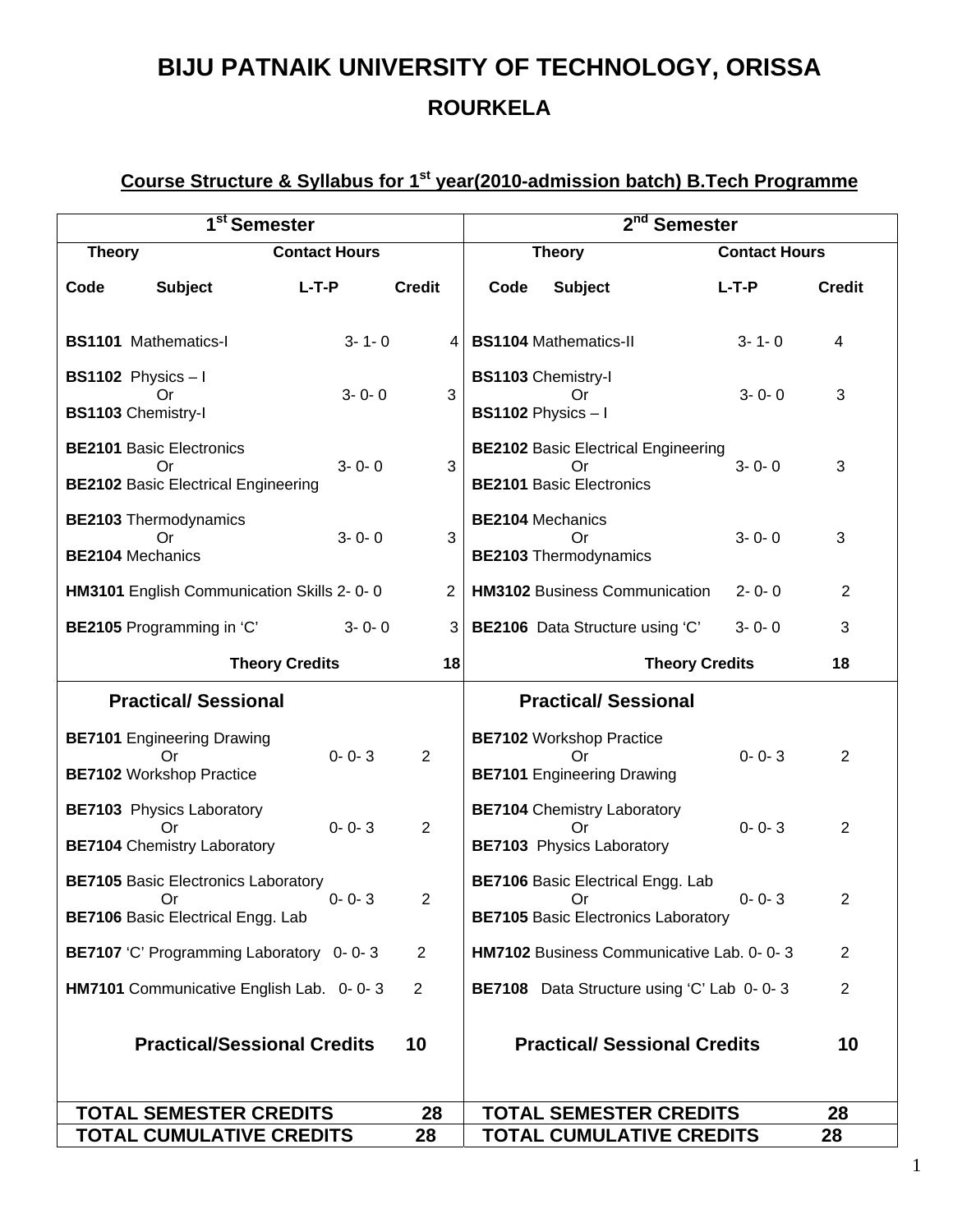## **BS1103 CHEMISTRY – I (3-0-0)**

#### **Module – I**

(To develop basic concepts of quantum mechanics and its applications in bonding)

Structure & Bonding: Dual nature of matter, Schrodinger equation (need not be derived), interpretation of wave functions, molecular orbital theory of diatomic molecules, metallic bonding.

 $(No. of Lectures = 7)$ *Phase rule*: Phase diagram of one & two component systems, H<sub>2</sub>O, S, Cd-Bi and Fe-C systems. (No. of Lectures  $= 5$ ) *Solid State*: Crystal systems, Bravais lattices, closed packed structures, ionic solids, and crystal defects including Schottky and Frenkel defects.

(No. of Lectures=4)

#### **Module – II**

(To develop basic concepts about the rates of reactions and catalysis)

1. Reaction Kinetics & Catalysis: Rate law, Order & Molecularity, Determination of order of reaction, Kinetics of Zero, 1<sup>st</sup> and 2<sup>nd</sup> order reactions, Collision theory, theory of absolute reaction rates, Energy of activation, Homogeneous & Heterogeneous catalysis (a general idea)

(No. of Lectures= 7 )

2. Electrochemistry: Electrochemical cells, EMF, Measurement of EMF, Relation between EMF & free energy change of cell reactions, Electrode potentials and measurements with reference to standard hydrogen electrode, calomel electrodes, determination of pH, dry cells, storage cells and fuel cells.

(No. of Lectures= 7)

#### **Module – III**

(Applications of thermodynamic principles to chemical systems)

- 1. Chemical thermodynamics: Thermo chemistry, Thermo-chemical calculations based on Hess's law and Born-Haber cycle, second law of thermodynamics, Entropy.
- 2. The free energy concepts, applications to gases, Gibbs Helmholtz equation, free energy change and criterion of spontaneity and equilibrium of chemical reactions, chemical equilibrium, Maxwell's relations.

(No of Lectures= 9)

#### **Text Books:**

- 1. Physical Chemistry by G.M. Barrow, 6<sup>th</sup> edition, Tata McGraw Hill, New Delhi.
- 2. Physical Chemistry by P.W. Atkins,  $5<sup>th</sup> / 6<sup>th</sup>$  edition Oxford.

#### **Reference Books:**

1. Principles of Physical Chemistry by Puri, Sharma and Pathania.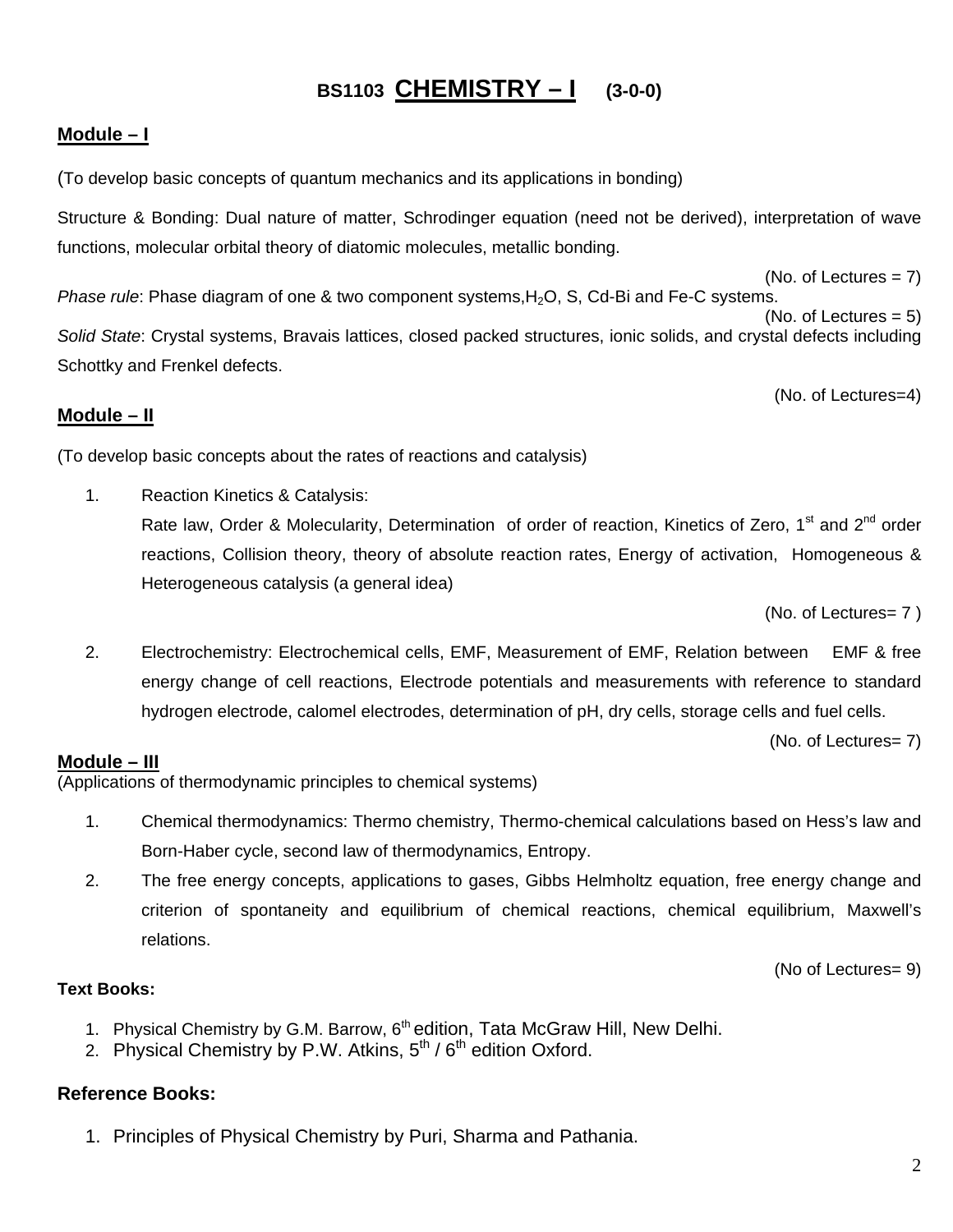- 2. Physical Chemistry by Bahl and Tuli.
- 3. Engineering Chemistry by Jain and Jain (15th edition).
- 4. Physical Chemistry-Thomas Engel, Philip Reid by Pearson Education.

## **BE7104 Chemistry Laboratory (0-0-3)**

(Any ten experiments may be done)

- 1. Determination of amount of sodium hydroxide and sodium carbonate in a mixture.
- 2. Determination of total hardness of water by EDTA method.
- 3. Estimation of calcium in limestone.
- 4. Determination of percentage of available chlorine in a sample of bleaching powder.
- 5. Preparation of Phenolphthalein.
- 6. Preparation of Aspirin.
- 7. Preparation of buffer solution and determination of pH of a buffer solution.
- 8. Standardization of KMnO<sub>4</sub> using sodium oxalate.
- 9. Determination of Ferrous iron in Mohr's salt by potassium permanganate.
- 10. Determination of partition coefficients of iodine between benzene and water.
- 11. Determination of rate constant of acid catalysed hydrolysis reaction.
- 12. Determination of concentration of a coloured substance by spectrophotometer.
- 13. Determination of dissolved Oxygen in a sample of water.
- 14. Determination of Viscosity of a lubricating oil by Red wood viscometer.
- 15. Determination of Flash point of a given oil by Pensky\_Marten's flash point approach.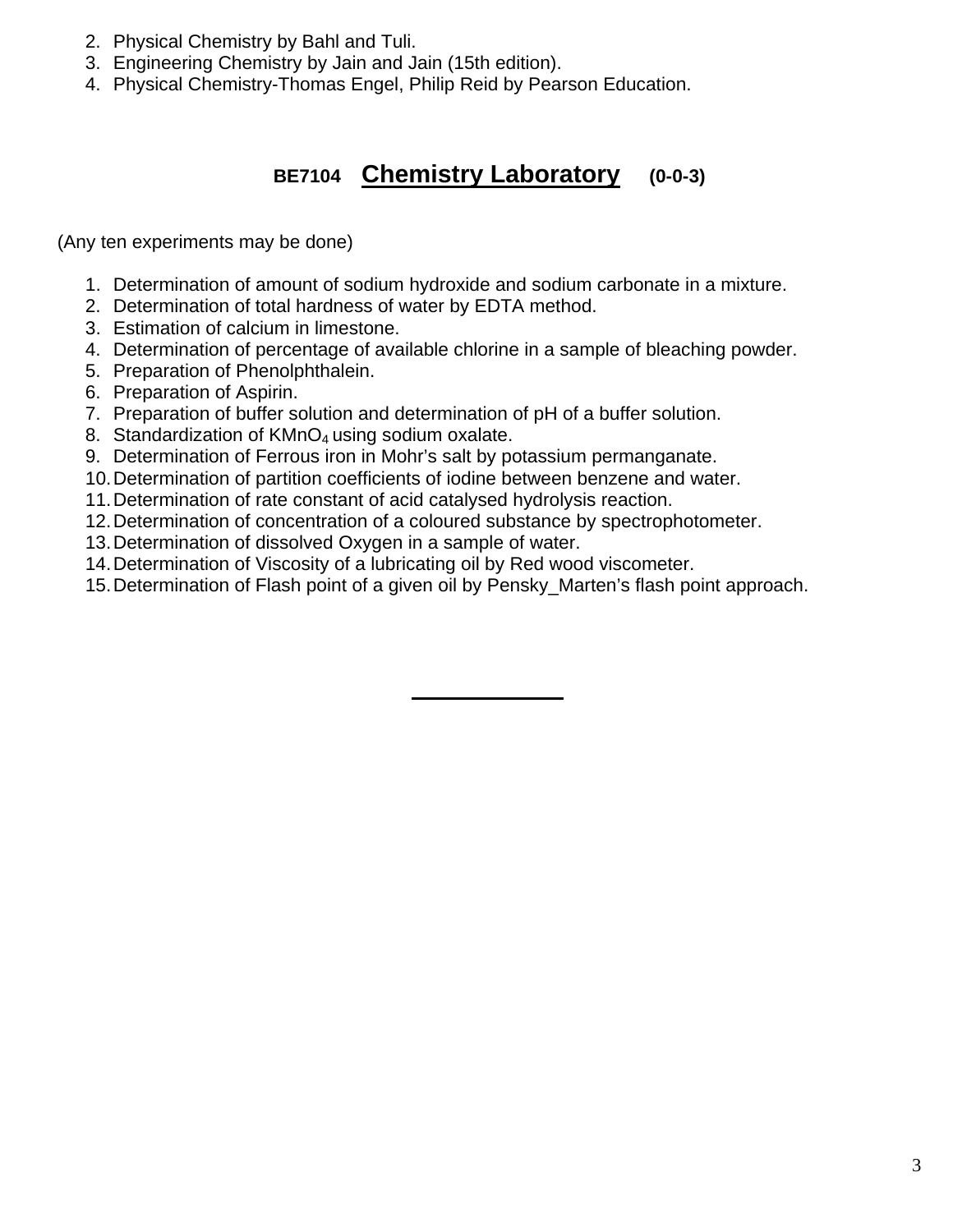## **BS1102 PHYSICS - I** (1<sup>st</sup> year)

#### **Module – I (15 hrs)**

| Unit-1 | <b>Oscillation and Waves</b><br>The aim of this unit is to familiarize the students with basic features of different<br>oscillatory systems waves in general. The topics included in this unit should be treated<br>qualitatively. | Lectures<br>Hours |
|--------|------------------------------------------------------------------------------------------------------------------------------------------------------------------------------------------------------------------------------------|-------------------|
| (a)    | Oscillatory systems: Simple harmonic oscillation, damped harmonic oscillation, forced<br>vibration, resonance, coupled oscillation.                                                                                                | 3 hrs             |
| (b)    | Waves as periodic variation quantity in space and time, wave equation,<br>Reflection and transmission of waves at boundary of two media.                                                                                           | 3 hrs             |
|        | Unit - 2 Interference<br>The principle of superposition of waves is extended to the interference of light of waves.<br>Some systems for production of observable interference patterns are covered.                                |                   |

- (a) Superposition of waves: Two beam superposition, Multiple-beam superposition, coherent and incoherent superposition. 2 hrs
- (b) Two source interference pattern, Intensity distribution, Biprism, Determination of wavelength of light. Newton's rings: Determination of wavelength of light, refractive index of liquid. 2hrs

#### **Unit - Diffraction**

- **3**  Diffraction of light waves at some simple obstacles are to be covered in this unit. Both Fresnel and Fraunhofer pattern are included.
- (a ) Huygen's principle, Fresnel and Fraunhofer diffraction, zone plate. 2 hrs
- (b) Fraunhofer diffraction due to a single slit, Plane transmission grating- diffraction spectra, determination of wave length of light.  $\blacksquare$

#### **Module : II ( 11 hour)**

#### **Unit- 4 Polarization**

The unit covers elementary features of polarization of light waves.

- (a) Polarization of transverse waves, plane, circular and elliptically polarized light. Polarization by reflection, refraction and scattering. 2 hrs
- (b) Double refraction; Nicol prism, Quarter wave plate, half wave plateconstruction and use. 2 hrs
- (c) Production and analysis of circular and elliptically polarized light, Optical rotation (Only concepts) 1 hrs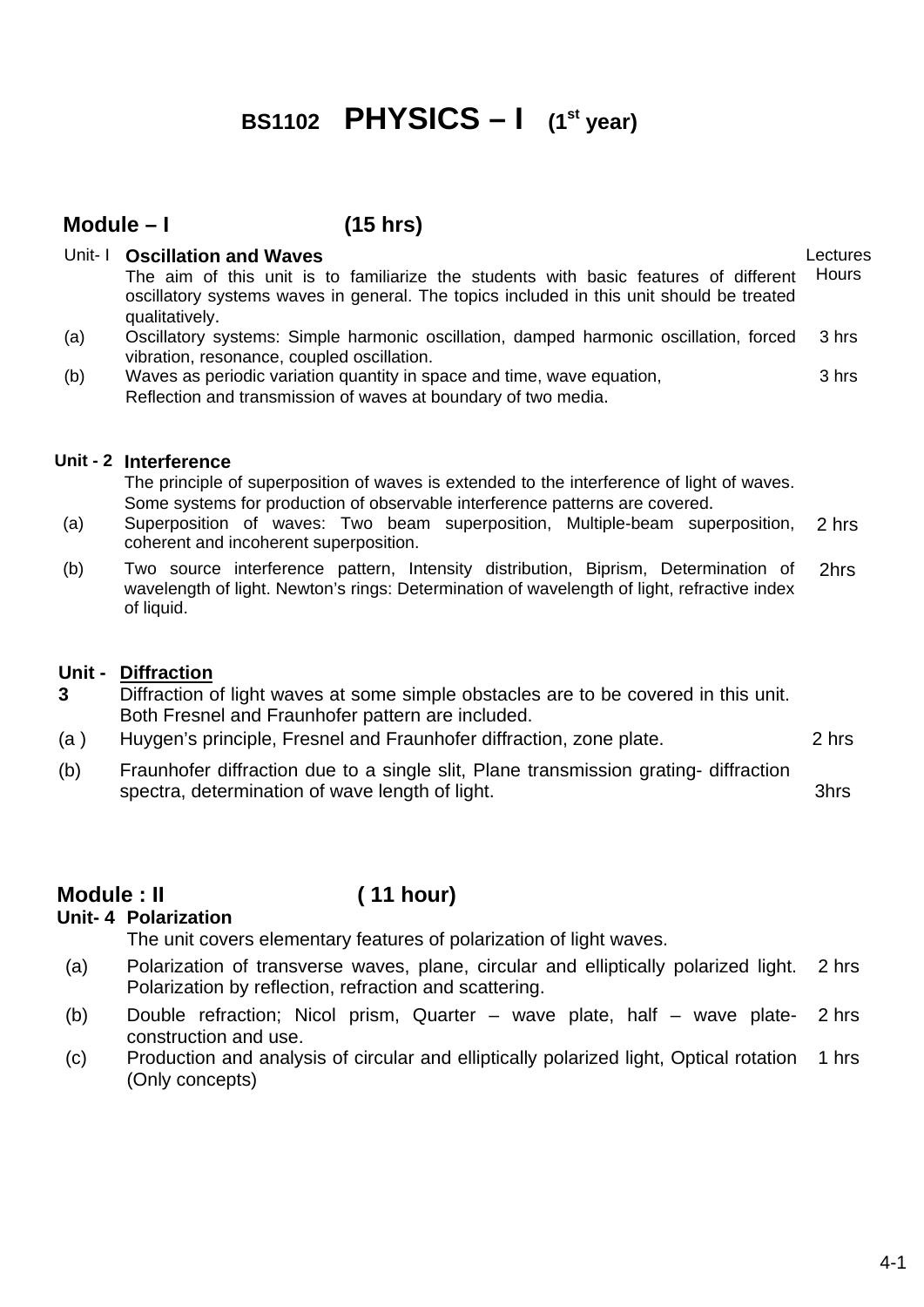- **Unit 5Electromagnetism** Student will be familiarized with some basic used in vector calculus prior to development of Maxwell's electromagnetic wave equations. No proof of theorems and laws included in this unit expected- statement and interpretation should sufficient.
- (a) Vector calculus: gradient of scalar field, divergence, curl of vector field (Only Physical significance) Gauss divergence theorem, Stoke's theorem, Green's theorem (Only Statements) 2 hrs
- (b) Gauss's law of electrostatics in free space and in a medium(Only statements) electric displacement( **D)**magnetic Induction (**B**),Amperes circuital law (Only statements), displacement current, Faraday's law of electromagnetic induction(Only statements). 2 hrs
- (c) Maxwell's electromagnetic equation in differential form and in integral form(Only 2 hrs statements). Electromagnetic energy density, poynting vector, poynting theorem, vector potential and scalar potential, electromagnetic wave equation for E and B, transverse nature of EM waves. 4-2

## **Module III ( 10 hours)**

- **Unit 6 Quantum Physics :** This unit deals with elementary concepts of quantum physics formulation to deal with physical systems.
	- (a) Need for Quantum physics-Historical overviews, Particle aspects of radiation-Black body radiation, photoelectric effect, Compton scattering, pair production.( No derivations), Wave aspect of particles- matter wave, de Broglie Hypothesis, Heisenberg Uncertainty principles- Statement, Interpretation and example. 3 hrs
	- (b ) Basic features of Quantum mechanics- Transition from deterministic to probabilistic, States of system- Wave function, probability density, superposition principle, observables and operators, expectation values. Schrodinger equation-Time dependent and time independent, wave packets. 4 hrs
- **Unit 7**Application of Quantum Mechanics- This unit deals with applications of quantum Mechanics to specific one-dimensional problems (Sketch, Schrodinger equation for different regions, Boundary conditions, final expressions and physical interpretations only, no derivations). 3 hrs

Free particles- continuous states, Potential steps- Reflections, transmissions, Potential Barrier-Tunneling, Infinite deep potential well-energy eigen values, eigen functions.

#### **Text Books :**

- 1. Engineering Physics by D.R. Joshi, Mc Graw Hill
- 2. Engineering Physics by H.K. Malik and A.K. Singh, Mc Graw Hill.

#### **Reference Book**:

- 1. Quantum Mechanics by Powel & Craseman.
- 2. Optics- A. K. Ghatak
- 3. Electricity & Magnetism : E.M. Purecell
- 4. Introduction to Electrodynamics- David J. Griffiths, PHI Publication
- 5. Concepts of Modern Physics Arthur Beiser.
- 6. Engineering Physics- K.P.Mishra and P. Pattojoshi, Scitech Pub.
- 7. Concepts in Engineering Physics-I Md. N. khan, Alok Publication.
- 8. Physics-I for engineering degree students-B.B. Swain and P.K.Jena.
- 9. An Introduction to Machanics by D.Klippner & R. Kolenkow, TMH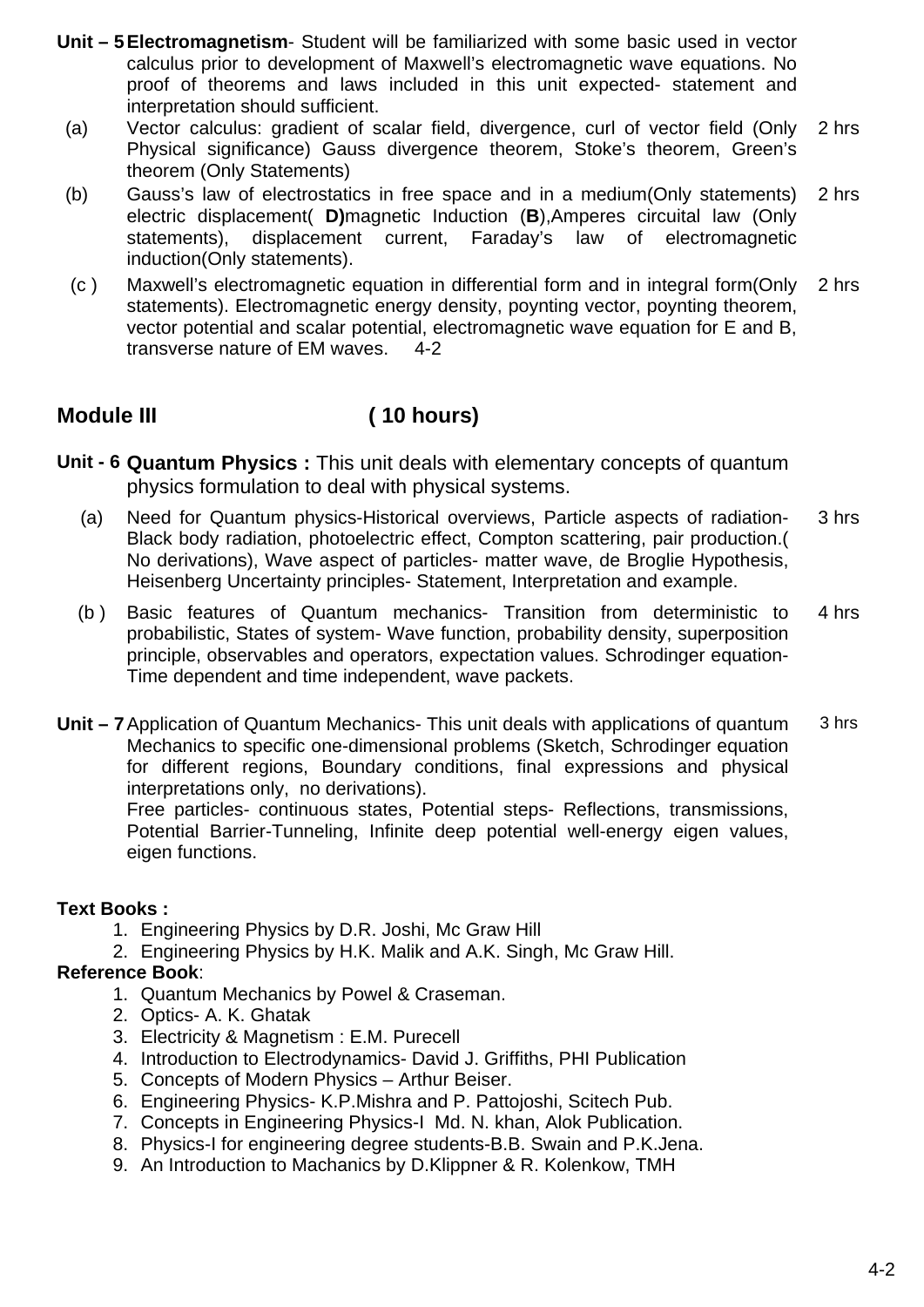## BE7103 PHYSICS LABORATORY (0-0-3)

A Student is expected to perform **ten** experiments from the list given below.

- 1. Determination of Young's modulus by Searle's methods.
- 2. Determination of Rigidity modulus by static methods.
- 3. Determination of surface tension by capillary rise method.
- 4. Determination of acceleration due to gravity by Bar / Kater's pendulum.
- 5. Determination of thermal conductivity by Lee's method.
- 6. Determination of wave length of light of light by Newton's ring apparatus.
- 7. Determination of grating element of a diffraction grating.
- 8. Determination of wave length of light of light by Biprism.
- 9. Plotting of characteristic curves of a PN junction diode.
- 10. Plotting of characteristic curves of BJT.
- 11. Verification of laws of verification of strings using sonometer.
- 12. Determination of wavelength of laser source by diffraction rating methods.
- 13. Study of Hall effect.
- 14. Study of RC circuit.
- 15. Study of a power source- output imedence.

**Book:** Engineering Practical Physics by S.Panigrahi & B.Mallick –S.Pub. 5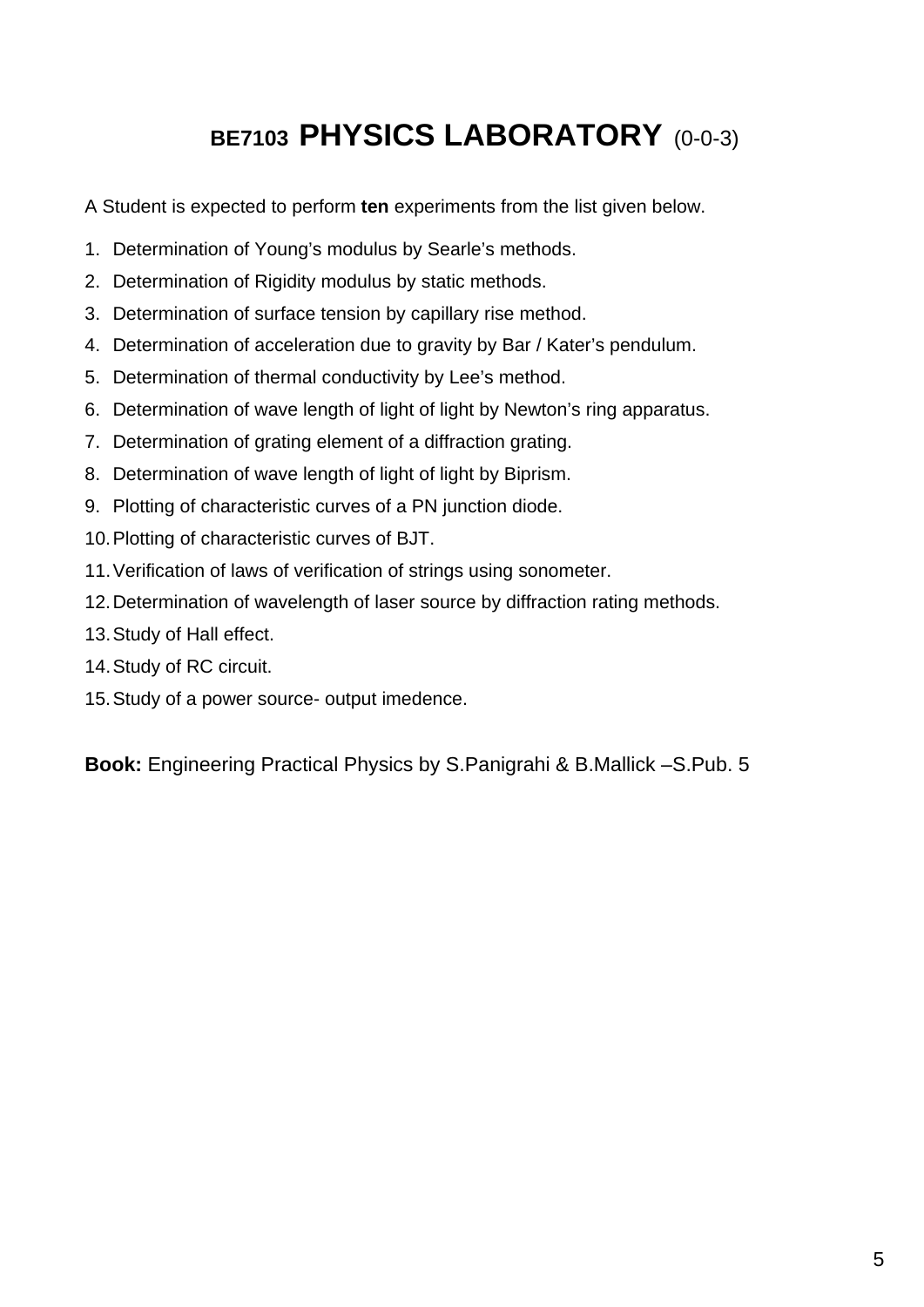## **BE2104 Mechanics (3-0-0)**

#### **Module I (13 Hours)**

Concurrent forces on a plane – Composition and resolution of forces and equilibrium of concurrent coplanar forces, Method of projections, Methods of moment, Friction.

Parallel forces in a plane- Two parallel forces, General case of parallel forces, Center of parallel forces in a plane and center of gravity- centroids of composite plane figure and curves, Distributed parallel forces in a plane. General case of forces in a plane- composition of forces in a plane and equilibrium of forces in a plane.

#### **Module II (13 Hours)**

Plane trusses- method of joints and method of sections, Principle of virtual work – equilibrium of ideal systems.

Moments of Inertia- Plane figure with respect to an axis in its plane and perpendicular to the planeparallel axis theorem, Moment of Inertia of material bodies.

Rectilinear Translation- Kinematics- Principles of Dynamics- D'Alemberts Principles.

#### **Module III (14 Hours)**

Momentum and impulse, Work and Energy- impact

Curvilinear translation- Kinematics- equation of motion- projectile- D'Alemberts Principle in curvilinear motion, Moment of momentum, Work- Energy in curvilinear motion. Kinetics of Rotation of rigid body

#### **Text Books:**

1. Engineering Mechanics by S Timoshenko, D.H Young and J.V.Rao, Revised 4<sup>th</sup> edition (Special Indian Edition), McGraw Hill.

#### **Reference Books:**

- 1. Fundamental of Engineering Mechanics(2<sup>nd</sup> Edition) by S. Rajesekharan & G.Sankara Subramanium, Vikash Publishing House Pvt. Ltd.
- 2. Engineering Mechanics by Shames and Rao, Pearson Education.
- 3. Engineering Mechanics, Statics and Dynamics by Boresi and Schmidt, Thomson.
- 4. Engineering Mechanics by I.S.Gunjal, Laxmi publications.
- 5. Engineering Mechanics by K.L.Kumar, Tata McGraw Hill
- 6. Engineering Mechanics by Kumaravelan, Scitech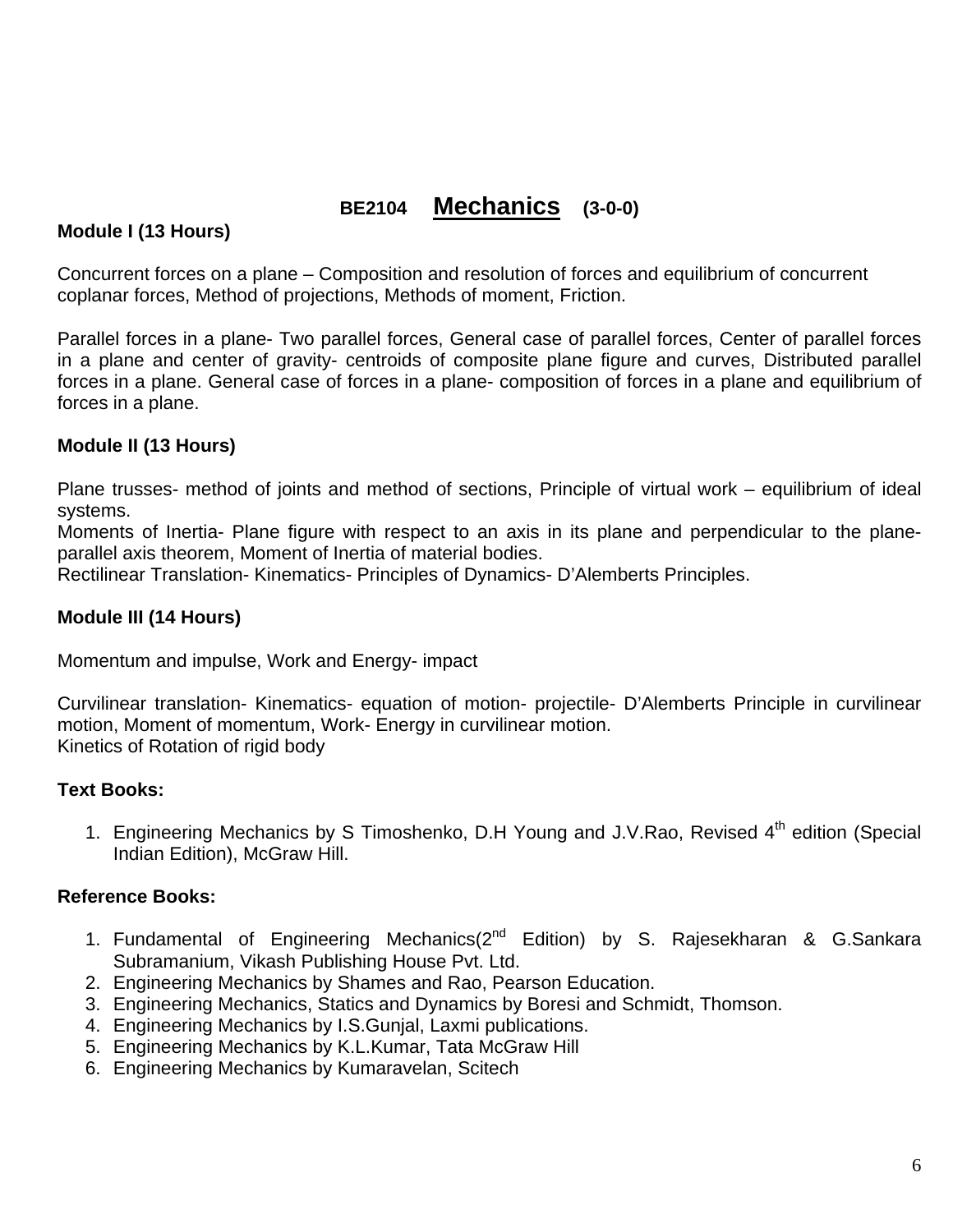## **BE2103 Thermodynamics (3-0-0)**

#### **Module – I (9Hours)**

1. Basic concepts and definition: Scope of Thermodynamics, Macroscopic and Microscopic approaches; Definition of Fixed mass (closed systems) and Control volume(open system), Properties (extensive and Intensive), State and its representation on a property diagram, Process and its representation, Cyclic process (or cycle) and its representation, Characteristics of properties (point and path function);Reversible and Irreversible processes; Thermal, mechanical and Chemical equilibrium, Thermodynamic equilibrium, Zeroth

Law of Thermodynamics and temperature, Measurement of temperature and calibration of thermometers, the ideal gas temperature scale, Measurement of pressure, Bourdon pressure gage and manometers, gage and absolute pressure.

2. Ideal gages and their P-V-T relations, Gas mixtures

3. Energy Transfer: Work Transfer (definition and calculation), Different modes of work, Displacement Work for various process, Heat Transfer; Modes of heat transfer, Basic laws in conduction, convection and radiation, combined modes of heat transfer with examples.

#### **Module-II(13 hours)**

4. First Law of Thermodynamics:

i Formal statement (using cyclic processes), First law for processes of fixed masses(closed systems) and introduction of internal energy as a thermodynamics property, Introduction of enthalpy as a thermodynamic property; Definition of specific heats and their use in calculation of internal energy and enthalpy with emphasis on ideal gages.

ii Application of First Law to control volumes; Nozzle, Diffuser, Compressor, Turbine, Throttling device, Heat Exchanger.(only steady flow need be considered)

- 5. Second Law of Thermodynamics: Kelvin- Planck and Clausius statements of Second Law, Reversible and irreversible engines and their efficiency, Entropy concepts and the principle of entropy increase.
- 6.

#### **Module-III(13 hours)**

7. Properties of pure substances:

 p-v, p-T, T-S, h-S diagram for steam, different types of steam, Introduction to steam tables with respect to specific volume, pressure, temperature, enthalpy and entropy

8. Application of thermodynamics:

 Air compressors, steam power plant, Refrigerators and Heat pump, I.C. Engines (Brief Description of different components of above mentioned systems and working principles with Schematic diagram only)

#### **Text Books**:

- 1. Engineering Thermodynamics by P.K.Nag, Publisher: TMH
- 2. Basic Engineering Thermodynamics by Rayner Joel, Pearson Education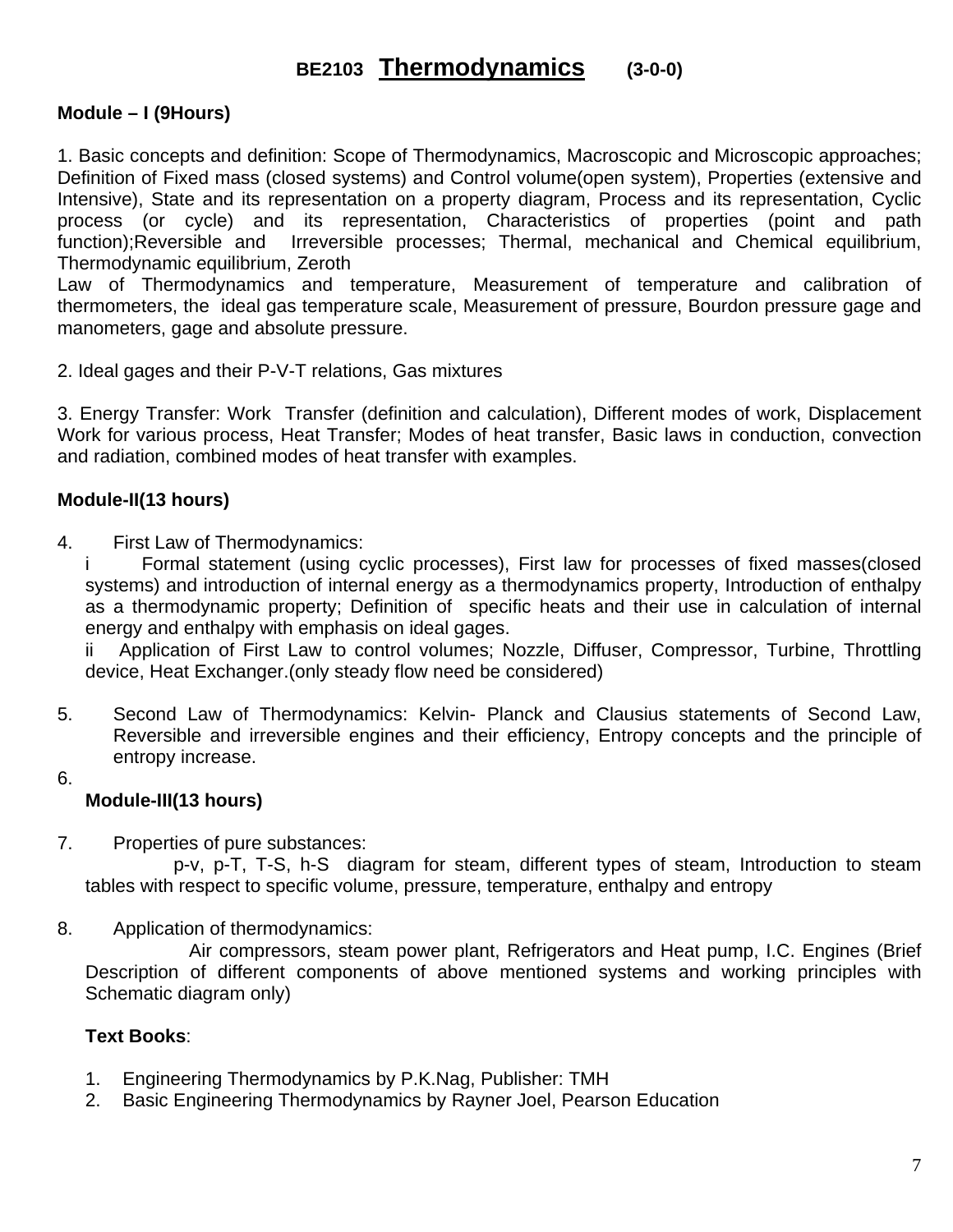#### **Reference Books:**

- 1. Engineering Thermodynamics by Van Wylen and Sontang, John Wiley
- 2. Engineering Thermodynamics by M.Achuthan, Publisher: PHI
- 3. Applied Thermodynamics by Eastop and McConkey, Publisher: Pearson
- 4. Fundamental of Engineering Thermodynamics by E. Rathakrishnan, publisher. PHI
- 5. Engineering Thermodynamics by Russel and Adebiyi, publisher, Oxford
- 6. Steam Tables in SI Units by Ramalingam, Scitech.

## **BE7101 Engineering Drawing (0-0-3)**

Sheet Lay-out & Sketching, Line Drawing, Lettering & Dimensioning; Concept of Orthographic Projection, First-angle Projection, Projections of Points, Projection of straight line, Projection of planes, Projection of Solids, Intersection of surfaces, Development of surfaces, Isometric Projection, Sectional Views of solids, Full section, Introduction to computer-Aided Drafting.

#### **Text Books:**

- 1. Engineering Drawing by N.D.Bhatt & V.M.Panchal, Charotar publishing House, Anand
- 2. Engineering Drawing with an Introduction to AutoCAD by Dhanjay A. Johle, Tata McGraw Hill

#### **Reference Books:**

- 1. Machine Drawing by Junarkar, Pearson Education.
- 2. Machine Drawing (Includes AutoCAD) by Ajeet Singh, Tata McGraw Hill.
- 3. Machine Drawing with AutoCAD by Pohit and Ghosh, Pearson Education.
- 4. Text Book on Engineering Drawing by Narayana / Kannaiah, Scitech.
- 5. Engineering Drawing by Shah and Rana, Pearson Education
- 6. Engineering Drawing and Graphics using AutoCAD by T.Jeyapoovan, Vikas Publishing
- 7. Engineering Drawing and Graphics by K.Venugopal, New Age International.

## **BE7102 Workshop Practice (0-0-3)**

Fitting Practice: Use of hand tools in fitting, preparing a male and female joint of M.S. or making a paper weight of M.S.

Welding Practice : Gas welding & Electric Arc welding Practice.

A joint such as a Lap joint, a T-joint or a Butt joint is to be prepared or to make furniture.

#### **Machining:**

- (i) Stepped cylindrical Turning of a job and Thread-cutting in lathe.
- (ii) Shaping
- (iii) Milling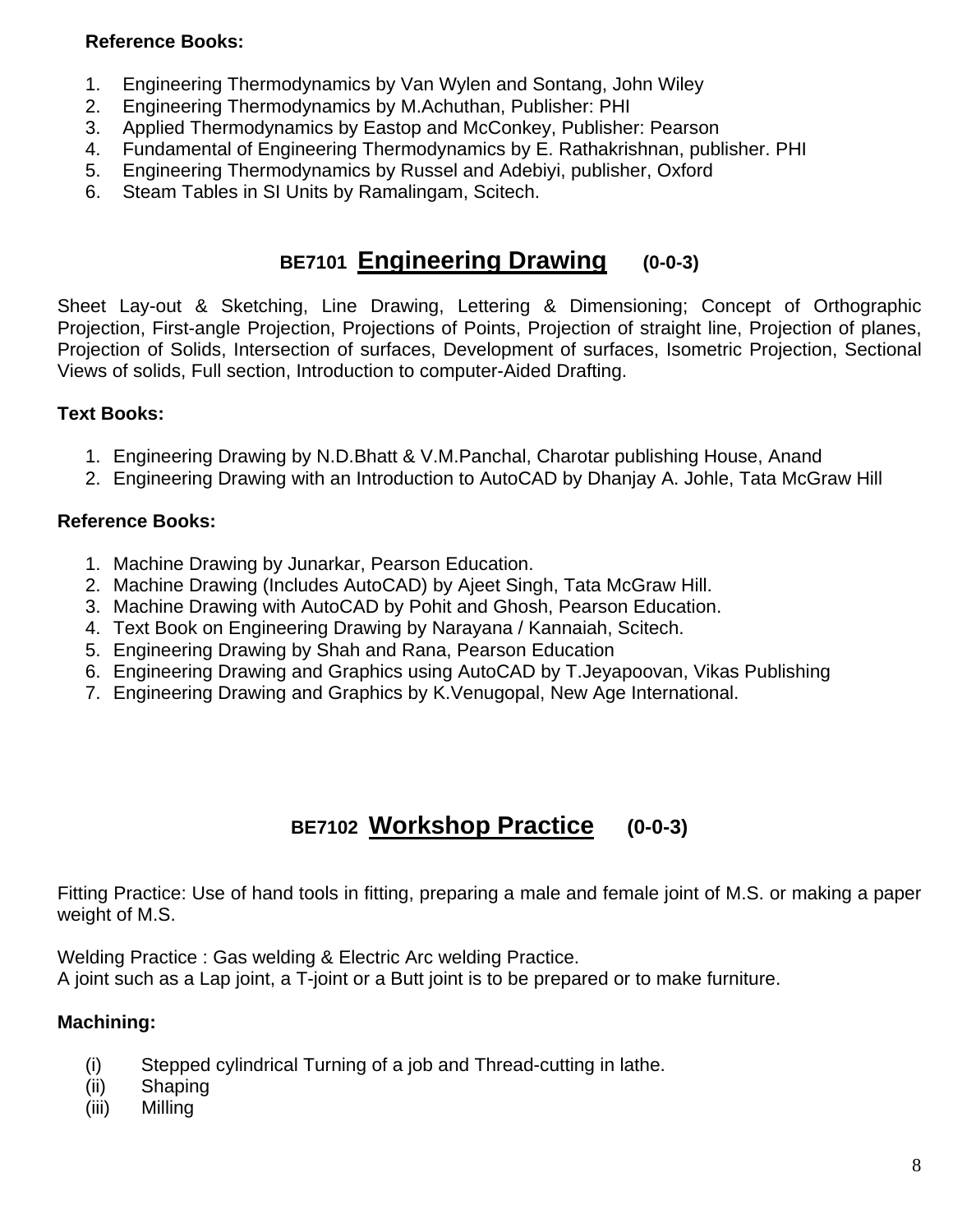#### **Reference:**

- 1. Elements of Workshop Technology, Vol. I and II by Hajra choudhary, Khanna Publishers
- 2. Workshop Technology by WAJ Chapman, Viva Books
- 3. Workshop Manual by Kannaiah/ Narayana, Scitech

## **BE2101 - Basic Electronics (3 – 0 – 0; Credits: 3; Contact Hours: 3) Theory**

### **MODULE – I (11 hours)**

- 1. Introduction to Electronics: Signals, Frequency spectrum of signals, Analog and digital signals, Amplifiers, Digital logic inverters. (1.1 to 1.4 and 1.7 of Sedra and Smith) (1 Lectures)
- 2. The Operational Amplifier (Op-Amp): The ideal Op-Amp, Inverting and non-inverting configurations, Difference amplifier, CMRR, Application of Op-Amp (Instrumentation amplifier, Summing amplifier, Integrator and Differentiator). (2.1 to 2.4 and 2.8 of Sedra and Smith) (3 Lectures)
- 3. Semiconductor Diodes: Introduction, Physical operation of p-n junction diodes, Characteristics of p-n junction diodes, Zener diode, Rectifier circuits (half-wave, full-wave, bridge and peak rectifiers), Diode clipper and clamper circuits, Light emitting diodes. (3.7, 3.2, 3.4 to 3.6 and 3.8 of Sedra and Smith) (4 Lectures)
- 4. Bipolar Junction Transistors (BJTs): Simplified structure and physical operation of n-p-n and p-n-p transistors in the active region, Current-voltage characteristics of BJT, BJT as an amplifier and as a switch. (5.1 to 5.3 of Sedra and Smith) (3 Lectures)

### **MODULE – II (11 hours)**

- 5. Bipolar Junction Transistors (BJTs): BJT Circuits at DC, Biasing in BJT amplifier circuits, Small Signal Operation of BJT: Simplified hybrid-π model and its application to single stage BJT amplifiers (Common-Emitter, Common-Base and Common-Collector configurations). (5.4 to 5.7 of Sedra and Smith) (4 Lectures)
- 6. Feedback Amplifiers and Oscillators: General feedback structure, Properties and advantages of negative feedback, Basic principles of sinusoidal oscillators, The Barkhausen criterion, Op-Amp Oscillator circuits (Wien-Bridge oscillator, RC phase-shift oscillator and Crystal oscillator). (8.1, 8.2 and 13.1 to 13.3 of Sedra and Smith) (4 Lectures)
- 7. Electronic Instruments: Basic principle of Oscilloscope, Function of the sweep generator, Block diagrams of oscilloscope, Simple CRO, Measurement of frequency and phase by Lissajous method, Application of oscilloscope for measurement of voltage, period and frequency, Block diagram of standard signal generator, AF sine and square wave generator, and Function generator.( 7.2 to 7.5, 7.20,7.26, 7.30, 8.5, 8.7 and 8.8 of Kalsi) (3 Lectures) (3 Lectures)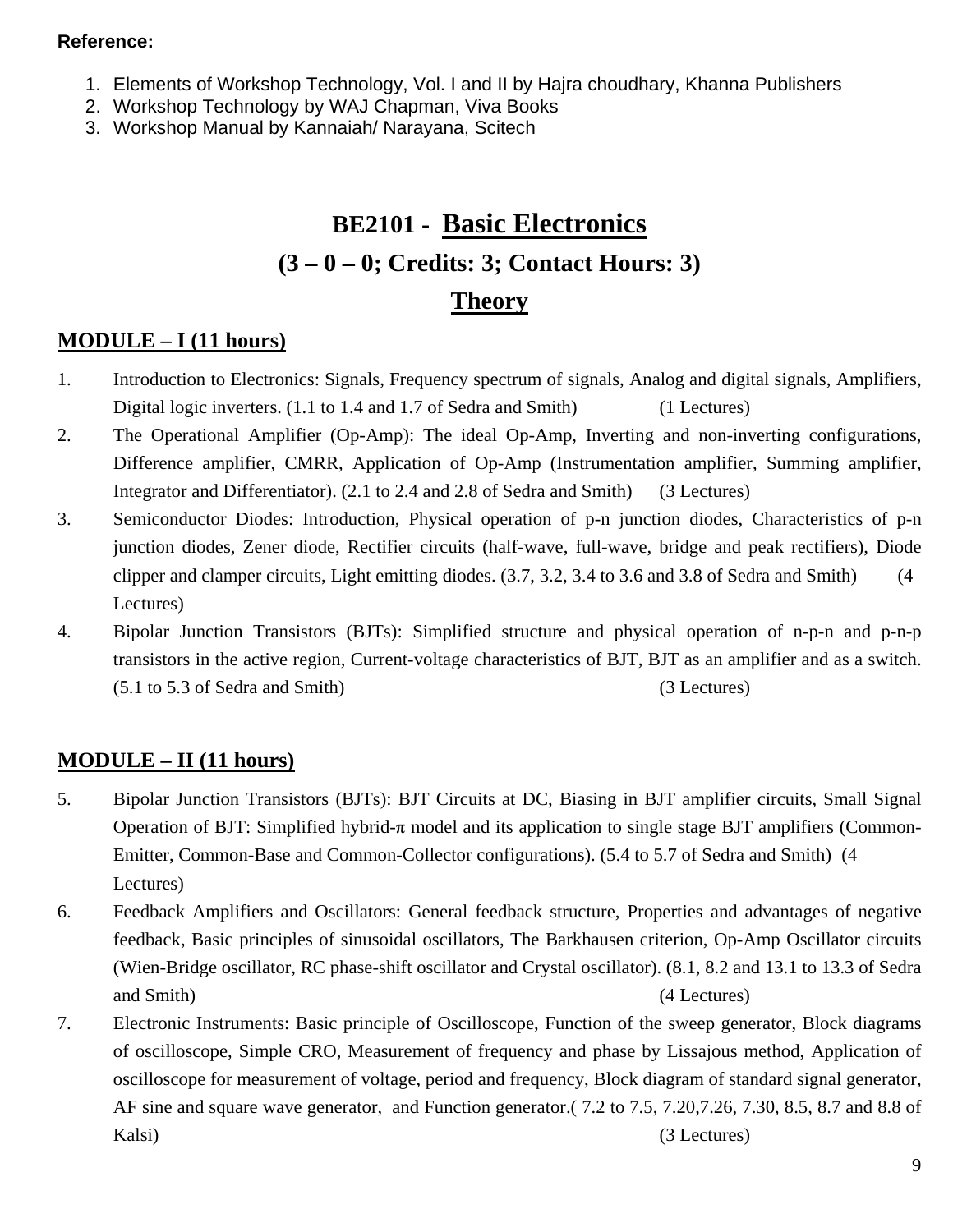### **MODULE – III (10 hours)**

Digital Electronic Principles: Introduction, Binary digits, Logic levels and Digital waveforms, Introduction to basic logic operation, Number system, Decimal numbers, Binary numbers, Decimal-to-Binary conversion, Simple binary arithmetic.  $(1.2, 1.3 \text{ and } 2.2 \text{ to } 2.4 \text{ of Floyd and Jain})$   $(2 \text{ Lectures})$ 

- 8. Logic Gates and Boolean Algebra: The inverter, The AND, OR, NAND NOR, Exclusive-OR and Exclusive-NOR gate, Boolean operations and expressions, Laws and Rules of Boolean algebra, DeMorgan's theorem, Boolean analysis of logic circuits, Standard forms of Boolean expressions, Boolean expression and truth table. (3.1 to 3.6 , 4.1 to 4.7 of Floyd and Jain) (4 Lectures)
- 9. Combinational Logic and Their Functions: Basic combinational logic circuits, Implementation of combinational logic, The universal properties of NAND and NOR gates, Basic adders, Multiplexers and Demultiplexers., Elementary treatment of Latches, Basic concepts of Memory (RAMs) (5.1 to 5.4, 6.2, 6.4, 6.8, 6.9, 7.1 and 10.2 of Floyd and Jain) (4 Lectures)

#### **Text Books**:

- 1. Microelectronic Circuits (Fifth Edition), Adel S. Sedra and Kenneth C. Smith, Oxford University Press, YMCA Library Building Jai Singh Road, New Delhi – 110 001.
- 2. Digital Fundamentals (Eighth Edition), Thomas L. Floyd and R.P. Jain, Pearson Education, 482 FIE, Patparganj, Delhi – 110 092.
- 3. Electronic Instrumentation, H.S. Kalsi, Tata McGraw-Hill Publishing Company Limited, New Delhi.

### **Reference Books**:

- 4. Electronic Devices (Seventh Edition), Thomas L. Floyd, Pearson Education, 482 FIE, Patparganj, Delhi 110 092 (Selected Portions).
- 5. Electronic Devices and Circuit Theory (Ninth Edition), Robert L. Boylestad and Louis Nashelsky, Pearson Education, 482 FIE, Patparganj, Delhi – 110 092.
- 6. Electronics Principles  $(7<sup>th</sup> Edition)$ , Albert Malvono and David J. Bates, Tata McGraw-Hill Publishing Company Limited, New Delhi.

## **BE7105 - Basic Electronics Laboratory (0 – 0 – 3; Credits: 2; Contact Hours: 3)**

(At least 8 experiments including experiments 1 to 7 and any one from experiments 8 to 10)

- 1. Familiarization of electronic components and devices (Testing of semiconductor diodes and transistors using digital multimeter)
- 2. Study and use of Oscilloscope, signal generator to view waveforms and measure amplitude and frequency of a given waveform.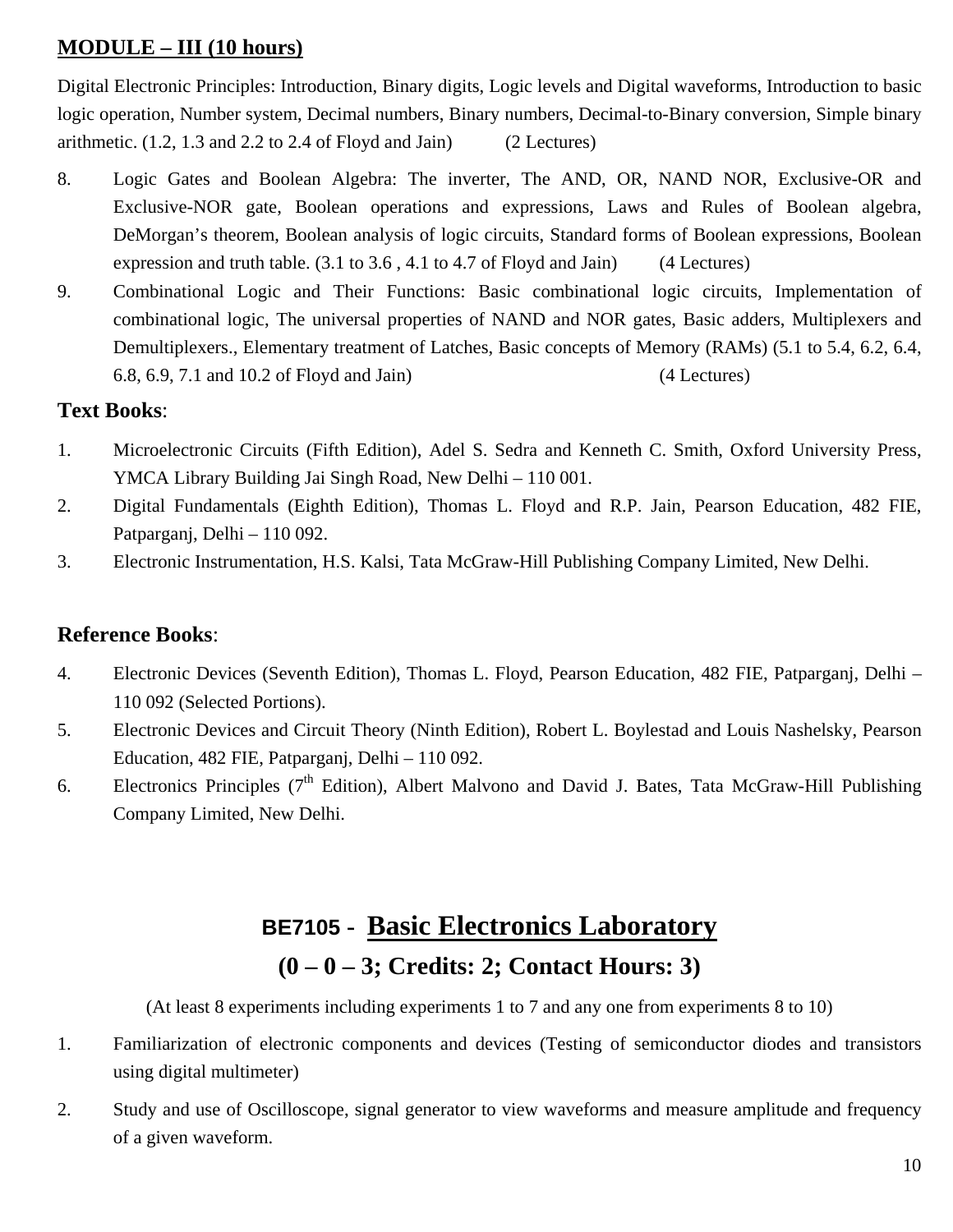- 3. V-I characteristics of semiconductor diode and determining its DC and AC resistance.
- 4. Studies on half-wave and full-wave rectifier circuits without and with capacitor filter; recording of the waveforms and measurement of average and rms values of the rectifier output.
- 5. V-I characteristic of an n-p-n or p-n-p transistor, DC biasing the transistor in common-emitter configuration and determination of its operating point (i.e., various voltages and currents).
- 6. Studies on Op-Amp applications (Inverting, non-inverting integrating and differentiating configurations); recording of the input-output waveforms.
- 7. Studies on Logic gates (Truth table verification of various gates).
- 8. Gain-frequency response studies of a BJT common-emitter RC coupled amplifier.
- 9. Studies and experiments using MUX-DEMUX ICs.
- 10. Study on CMOS logic inverter.

## **BS1101 - MATHEMATICS-I (3-1-0) (1st Sem)**

#### **Module -1** (15 Hours)

Differential Equation: First order differential equations, Separable equation, exact differential equation, Linear differential equation, Bernoulli's equation and application to Electrical circuits. Linear differential equation of second and higher order, Homogeneous equation with constant co-efficient, Euler-Cauchy equations, Solution by undetermined co-effficient, Solutions by variation of parameters, Modeling of electric circuits

**Module-II** (15Hours )

Calculus: Asymptote, Curvature

Series solution of differential equations, Power series method, Legendres equation and Lagenders polynomials, Bessels equation , Bessels function and its application

**Module-III** (15 Hours )

Linear algebra, Matrices, Vectors, Determinants, System of linear equations, eigen values and eigen vectors, Symmetric and skew-symmetric matrices, Orthogonal matrices, Complex matrices, Hermitian and skew-hermitian matrices, Unitary matrices and similarity of matrices.

#### **Text Books :**

1. Differential Calculus by Santi Narayan and Mittal, Chapters 14, 15

Publisher: S. Chand

2. Advanced Engineering Mathematics by E. Kreyszig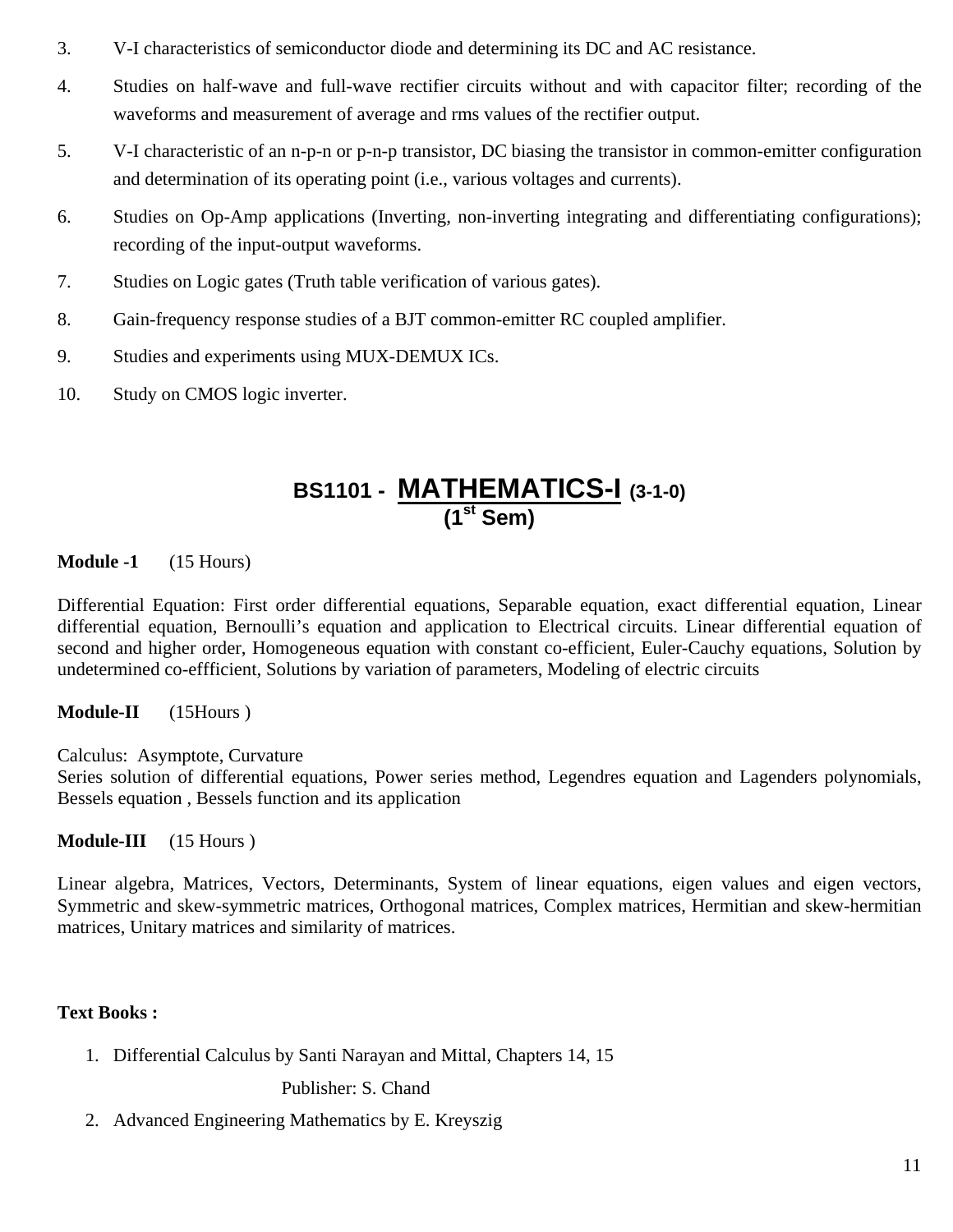#### Publisher: John Willey & Sons Inc-  $8<sup>th</sup>$  Edition

 Chapter 1( 1.1 to 1.6), Chapter 2(2.1 to 2.12) Chapter 4( 4.1 to 4.3, 4.5, 4.6 Chapter 6( 6.1 to 6.6) Chapter 7( 7.1 to 7.5)

#### **Reference Books:**

1. Higher Engineering Mathematics by B. V. Ramana

Publisher: TMH

2. Mathematical Methods by Potter Goldberg

Publisher: PHI

## **BS1104 MATHEMATICS-II (3-1-0) (2nd Sem)**

#### **Module – I** (15 Hours )

Laplace transformation and its use in getting solution to differential equations, Convolution , Integral equations

Fourier series, Fourier expansion of functions of any period, Even and odd functions, Half range expansion

#### **Module – II** (15 Hours )

Fourier transform and Fourier Integral, Gamma, Beta functions, error function Vector differential calculus: vector and scalar functions and fields, Derivatives, Curves, tangents and arc length, gradient, divergence, curl

#### **Module – III** (15 Hours )

Vector integral calculus: Line Integrals, Green Theorem, Surface integrals, Gauss theorem and Stokes theorem

#### **Text Book**

1. Advanced Engineering Mathematics by E. Kreyszig

Publisher: John Willey & Sons Inc- $8<sup>th</sup>$  Edition Chapter 5( 5.1 to 5.7), Chapter 8(8.4, 8.5, 8.9 to 8.11) Chapter 9( 9.1 to 9.9) Chapter 10( 10.1 to 10.4, 10.8 to 10.10)

#### **Reference Books:**

3. Higher Engineering Mathematics by B. V. Ramana

Publisher: TMH 4. Mathematical Methods by Potter and Goldberg

Publisher: PHI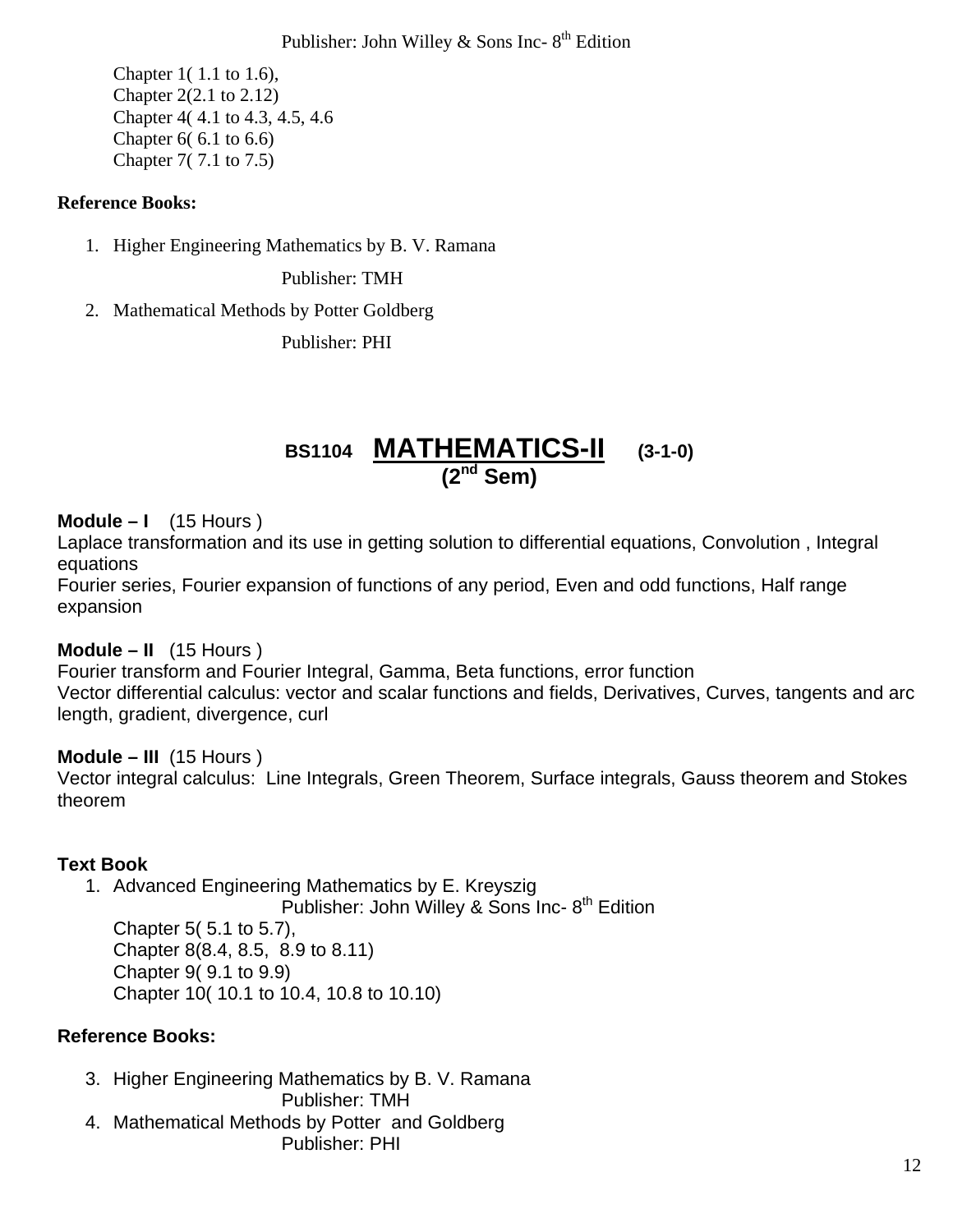# **HM 3101 English Communication Skills (**2-0-0)

**(Theory)**

**Module-I** The elements of communication ( 6 hours )

- 1.1 the importance of communication through English at the present time
- 1.2 the process of communication and factors that influence communication : sender, receiver, channel, code, topic, message, context, feedback, 'noise', filters and barriers
- 1.3 the importance of audience and purpose
- 1.4 the information gap principle : given and new information ; information overload
- 1.5 verbal and non-verbal communication : body language
- 1.6 comparing general communication and business communication

**Module-II** The sounds of English ( 14 hours )

- 2.1 vowels, diphthongs, consonants, consonant clusters
- 2.2 the International Phonetic Alphabet (IPA) ; phonemic transcription
- 2.3 problem sounds
- 2.4 syllable division and word stress
- 2.5 sentence rhythm and weak forms
- 2.6 contrastive stress in sentences to highlight different words
- 2.7 intonation : falling, rising and falling-rising tunes
- 2.8 varieties of Spoken English : Standard Indian, American and British

(**Note :** This unit should be taught in a simple, non-technical manner, avoiding technical terms as far as possible. )

**Module-III**Review of English grammar (10 hours )

- 3.1 stative and dynamic verbs
- 3.2 the auxiliary system ; finite and non-finite verbs
- 3.3 time, tense and aspect
- 3.4 voice: active and passive
- 3.5 modality
- 3.7 negation
- 3.8 Interrogation ; reported and tag questions
- 3.9 conditionals
- 3.10 concord
- 3.11 Phrasal verbs

**(Note** The teaching of grammar should be treated as a diagnostic and remedial activity and integrated with communication practice. The areas of grammar in which errors are common should receive special attention when selecting items for review. Teaching need not be confined to the topics listed above.))

#### **Books recommended:**

1. An Introduction to Professional English and Soft Skills by B.K.Das et al., Cambridge University Press. (Facilitated by BPUT).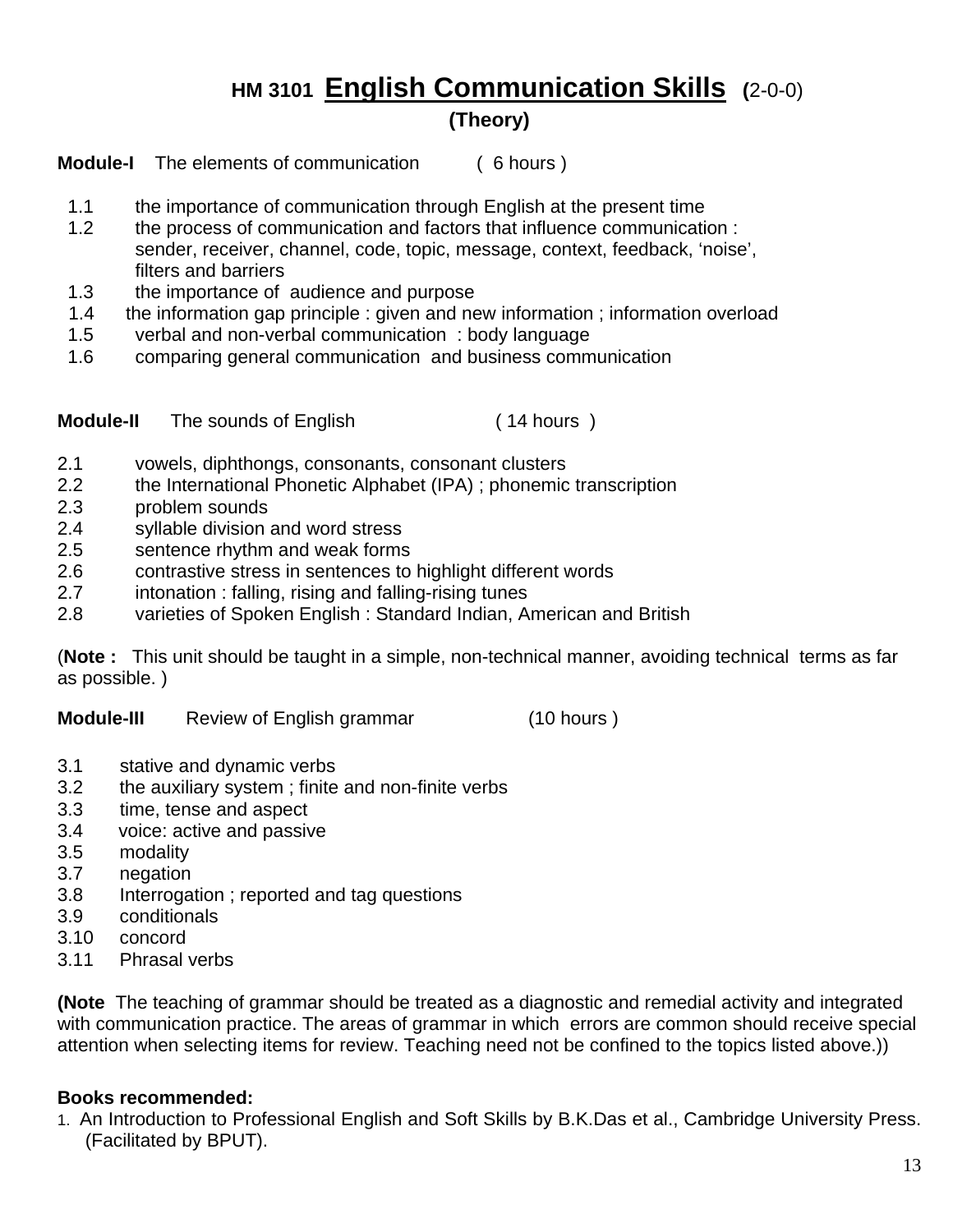## **HM 7101 Communicative Practice Lab -I (0-0-3) (1ST Sem)**

Lab sessions will be devoted to practice activities based on all three modules of theory.

a. phonemic transcription 5 hours

Students will be trained to find out the correct pronunciation of words with the help of a dictionary, to enable them to monitor and correct their own pronunciation.

- i transcription of words and short sentences in normal English orthography (writing) into their IPA equivalents ;
- ii transcription of words presented orally ;
- iii conversion of words presented through IPA symbols into normal orthography
- iv syllable division and stress marking (in words presented in IPA form)
- b. Listening 10 hours
- i listening with a focus on pronunciation (ear-training) : segmental sounds, stress, weak forms, intonation

Students should be exposed, if possible, to the following varieties of English during listening practice : Standard Indian, British and American.

- c. Speaking 15 hours
- i pronunciation practice (for accent neutralization), particularly of problem sounds, in isolated words as well as sentences
- ii practising word stress, rhythm in sentences, weak forms, intonation
- ii reading aloud of dialogues, poems, excerpts from plays, speeches etc. for practice in pronunciation
- d. Grammar and usage 12 hours

 The focus will be on the elimination of common errors. Some writing activities (e.g. writing of short paragraphs on assigned topics) can be used to identify these errors.

#### *Project Work*

Students will be required to produce and submit by the end of Semester 1 a 350-500 word project report on a topic of their choice. The project should involve data collection, analysis and reporting. Ten marks (out of the 100 marks allocated for the Lab test ) will be set apart for the project.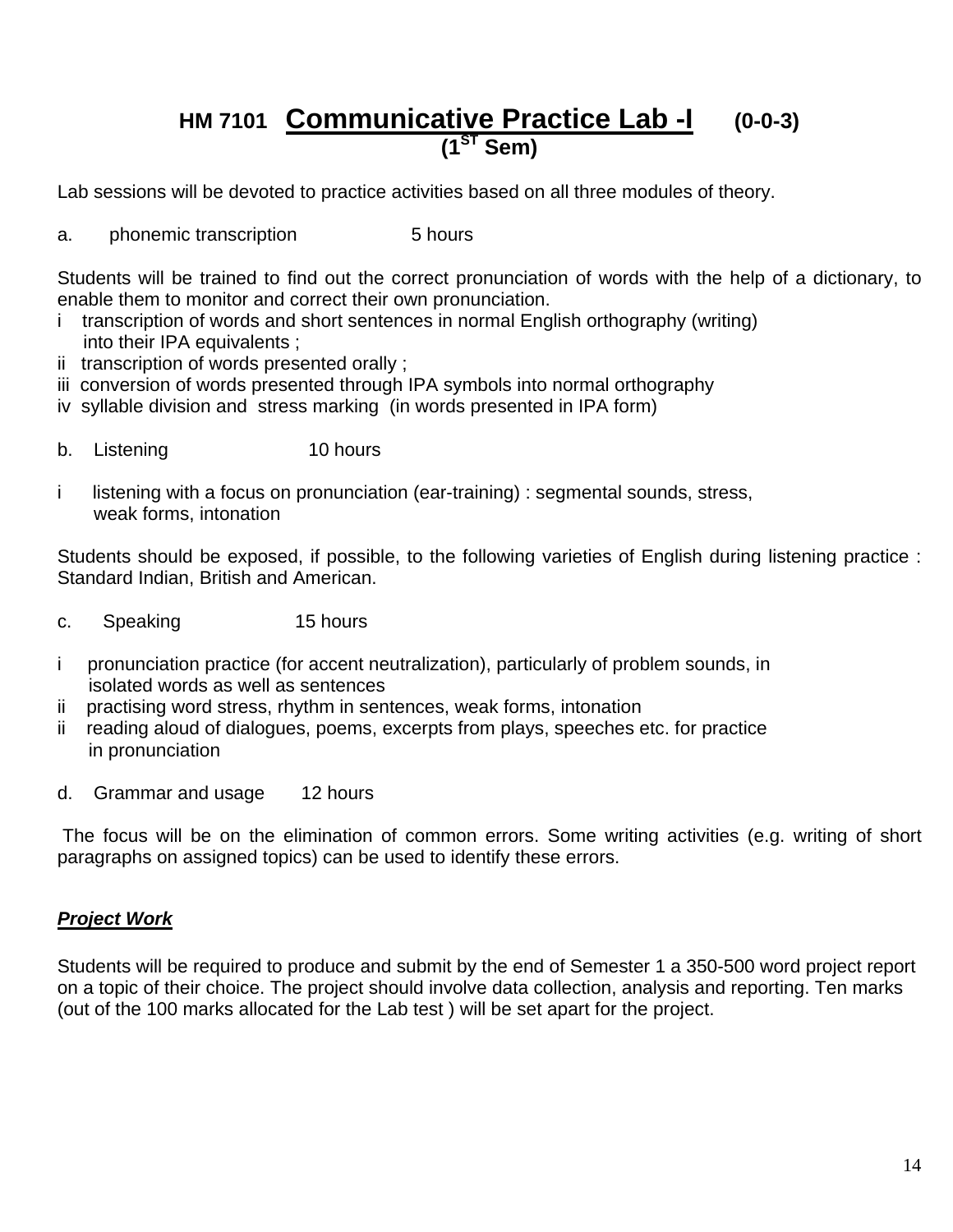## **HM 3102 Business Communication (2-0-0) (2nd Sem.)**

#### **Module - I The Elements of Business Communication (10 hours)**

- 1.1 patterns of communication in the business world: upward, downward, horizontal, grapevine etc
- 1.2 internal and external channels of communication; formal and informal channels.
- 1.3 Introduction to cross-cultural communication.
- 1.4 avoiding gender, racial and other forms of bias in communication
- 1.5 common forms of oral and written communication in the business world: Oral presentations, interviews and group discussions Memos, reports, summaries and abstracts, e-mails

#### **Module-II Reading and writing (15 hours)**

- 2.1 the importance of developing reading skills
- 2.2 the sub-skills of reading :
	- a. understanding the main idea and supporting details
	- b. reading between the lines : inferential reading
	- c. understanding the writer's point of view
	- d. making predictions
	- e. guessing the meanings of unfamiliar words
	- f. skimming and scanning
	- g. note-making
- 2.3 the importance of writing skills
- 2.4 the differences between speech and writing
- 2.5 the qualities of effective writing : coherence, cohesion, logical structuring and organization, clarity of language, stylistic variation etc.
- 2.6 the writing process : pre-writing, drafting, re-writing
- 2.7

#### **Module -III Soft skill development (5 hours)**

- 4.1 soft skills: becoming a good leader and team-player
- 4.2 inter-relating soft skills and communication skills

#### **Books recommended:**

- 1 Business Communication Today by Bovee et al ( Pearson)
- 2 Business Communication by Meenakshi Raman and Prakash Singh (Oxford)
- 3 Crash Course in Personal Development by Brian Clegg ( Kogan Page)
- 4 Activities for Developing Emotional Intelligence by Adele B.Lynn (HRD Press)
- 5 Lateral Thinking by Edward De Bono (Penguin)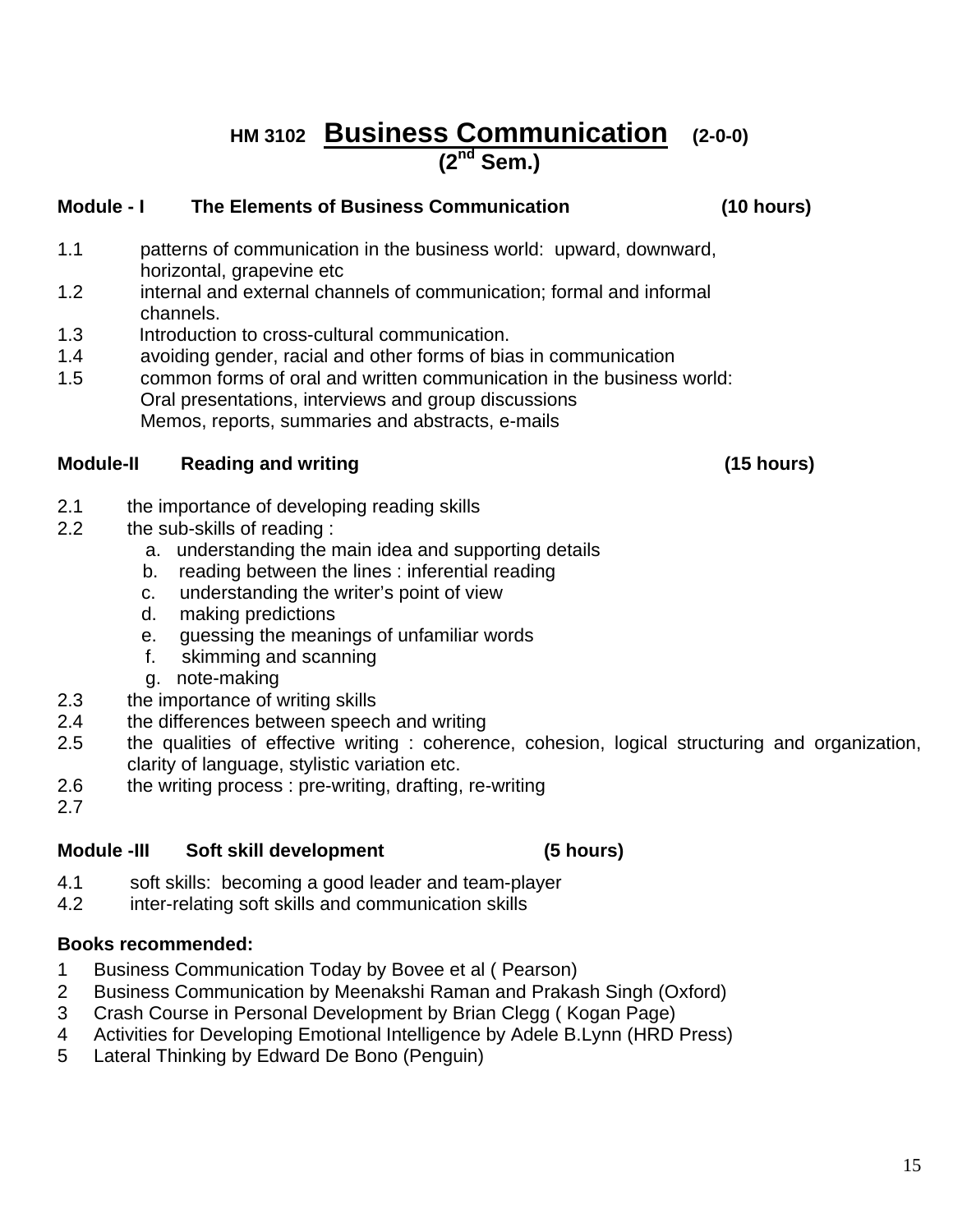## **HM 7102 Communicative Practice Lab -II ( 0-0-3** ) **(2nd Sem)**

#### a. **Communication Practice 30 hours**

i Speaking : oral communication in social and 10 hours work-related situations, e.g.:

 Greeting an acquaintance/ friend, introducing oneself, introducing a friend to another friend, breaking off a conversation politely, leave-taking; making and responding to inquiries; expressing an opinion; expressing agreement/ disagreement, contradicting/ refuting an argument; expressing pleasure, sorrow, regret, anger, surprise, wonder, admiration, disappointment etc. Narrating or reporting an event; Describing people, objects, places, processes etc. Ordering / directing someone to do something Making requests; accepting / refusing a request Expressing gratitude; responding to expressions of gratitude Asking for or offering help; responding to a request for help Asking for directions (e.g. how to reach a place, how to operate a device etc.) and giving directions asking for and granting/ refusing permission prohibiting someone from doing something suggesting, advising, persuading, dissuading, making a proposal praising, complimenting, felicitating expressing sympathy (e.g. condolence etc.) Complaining, criticizing, reprimanding

#### ii Reading **10 hours 10 hours**

Students will be given practice in reading and comprehending 6-8 simple passages of 100-300 words each, on topics of general as well as professional interest. The texts will be supported by suitable exercises designed to foster comprehension skills and vocabulary enrichment, together with study skills (note making) and reference skills (using a dictionary).

Practice will be provided in the important sub-skills of reading which are introduced in Module 2 of the theory component.

#### iii **Writing 10 hours**

Writing short paragraphs on given topics or topics of one's choice; social and business letters; reports; applications ; resumes ; summaries

The principles of 'Process Writing' should be used to teach writing skills.

- i pre-writing : generating ideas, brain-storming, idea mapping, outlining
- ii writing : generating a first draft ; reviewing, redrafting, editing
- iii post-writing : making a presentation ; discussion and feedback, preparing the final draft

#### **b. Soft skills practice 10 hours**

Activities designed to highlight leadership and 'team' skills ; Group discussion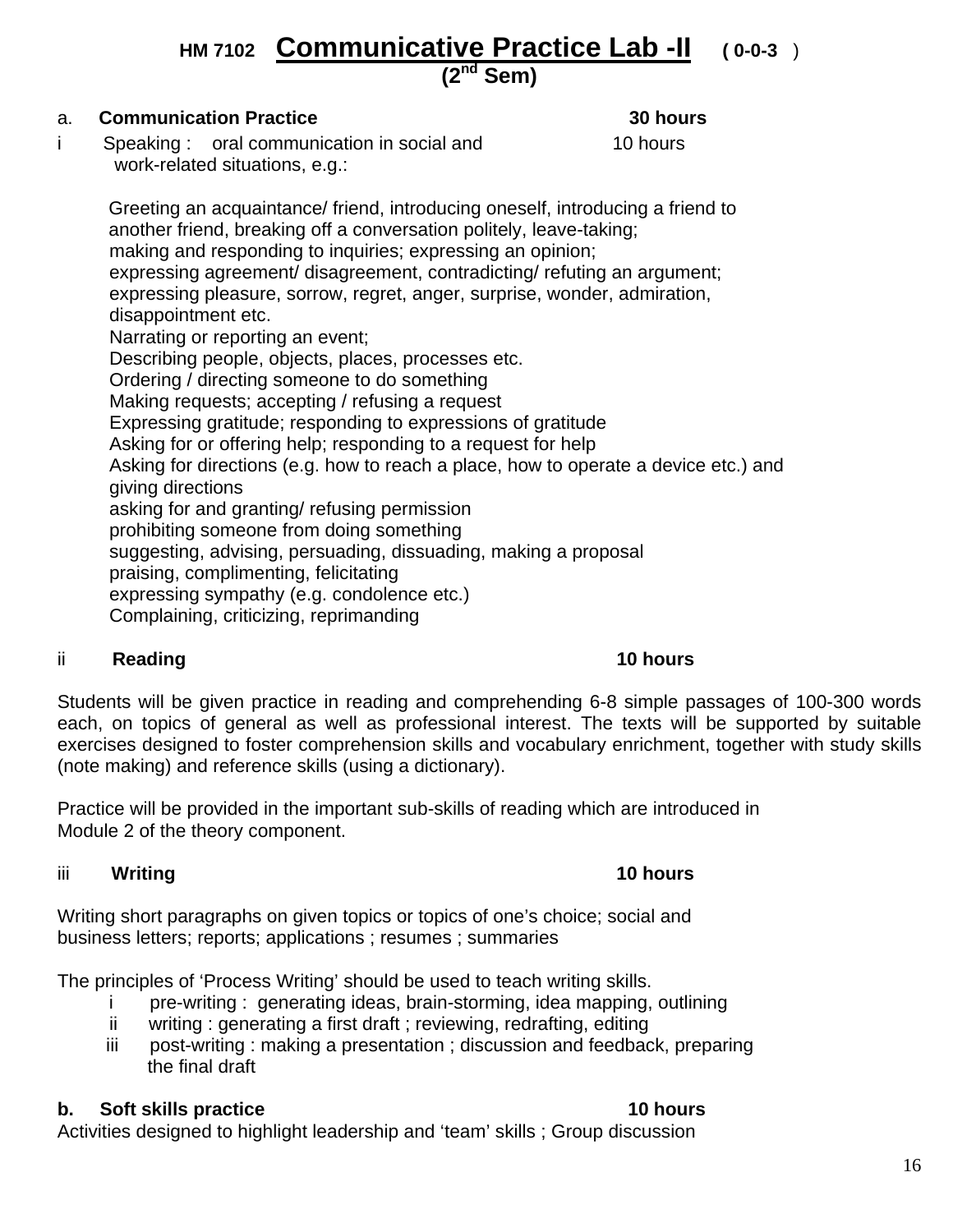## **BE2102 - Basic Electrical Engineering (3-0-0)**

### **Module I (10 Hours)**

#### **Fundamentals of Electric Circuits**

Charge, current, KCL, Voltage and KVL, Electric Power and sign conventions, circuit elements and their characteristics, Resistance and Ohm's Law

Practical voltage and current sources, Measuring devices

(Rizzoni: Ch 2.2 to 2.8)

Resistive Network Analysis

Node voltage analysis, Mesh current analysis, node and mesh current analysis with controlled sources, principle of superposition, maximum power transfer

(Rizzoni: Ch3.1 to 3.5 and 3.7)

## **Module II (15 Hours)**

### **AC Network analysis**

Energy Storage elements, time-dependent signal sources, solution of circuits containing energy storage elements, phasor solutions of circuits with sinusoidal excitations, AC circuit analysis methods

(Rizzoni: Ch 4.1 to 4.5)

#### **Transient Analysis**

Transient Analysis, Writing differential equations for circuits, DC steady state solutions of circuits, Transient Response of second order circuits

(Rizzoni: Ch 5.1 to 5.5)

#### **AC Power**

Power in AC circuits, Complex Power, Transformers, Three-phase power, Residential Wiring: Grounding and safety

Generation and distribution of AC Power

(Rizzoni: Ch 7.1 to 7.6)

#### **Electronic Instrumentation and Measurements**

Measurement Systems and Transducers, Wiring, Grounding and noise, signal conditioning, A/D and D/A Conversion

(Rizzoni: Ch 15.1 to 15.4)

### **Module III (15 Hours)**

#### **Principles of Electro mechanics**

Electricity and Magnetism, Magnetic Circuits, Magnetic Materials and B-H curves, Transformers, Electromechanical Energy Conversion

(Rizzoni: Ch 18.1 to 18.5)

#### **Introduction to Electric Machines**

Rotating Electric machines, DC Machines, DC Generators, DC Motors, AC machines, **Alternator** (Rizzoni: Ch 19.1 to 19.6)

#### **Text Book**

Principles and Applications of Electrical Engg., Rizzoni, McGrawHill

#### **Reference Books**

- 1. Electrical & Electronic Technology, E. Huges, Pearson, 9<sup>th</sup> Edition
- 2. Basic Electrical Engineering, A. Fitzerlad, D. E. Higginbotham and A. Grabel, TMH, 5<sup>th</sup> Ed.
- 3. Electrical Engineering Fundamentals, Vincent Del Toro, 2<sup>nd</sup> Edition, PHI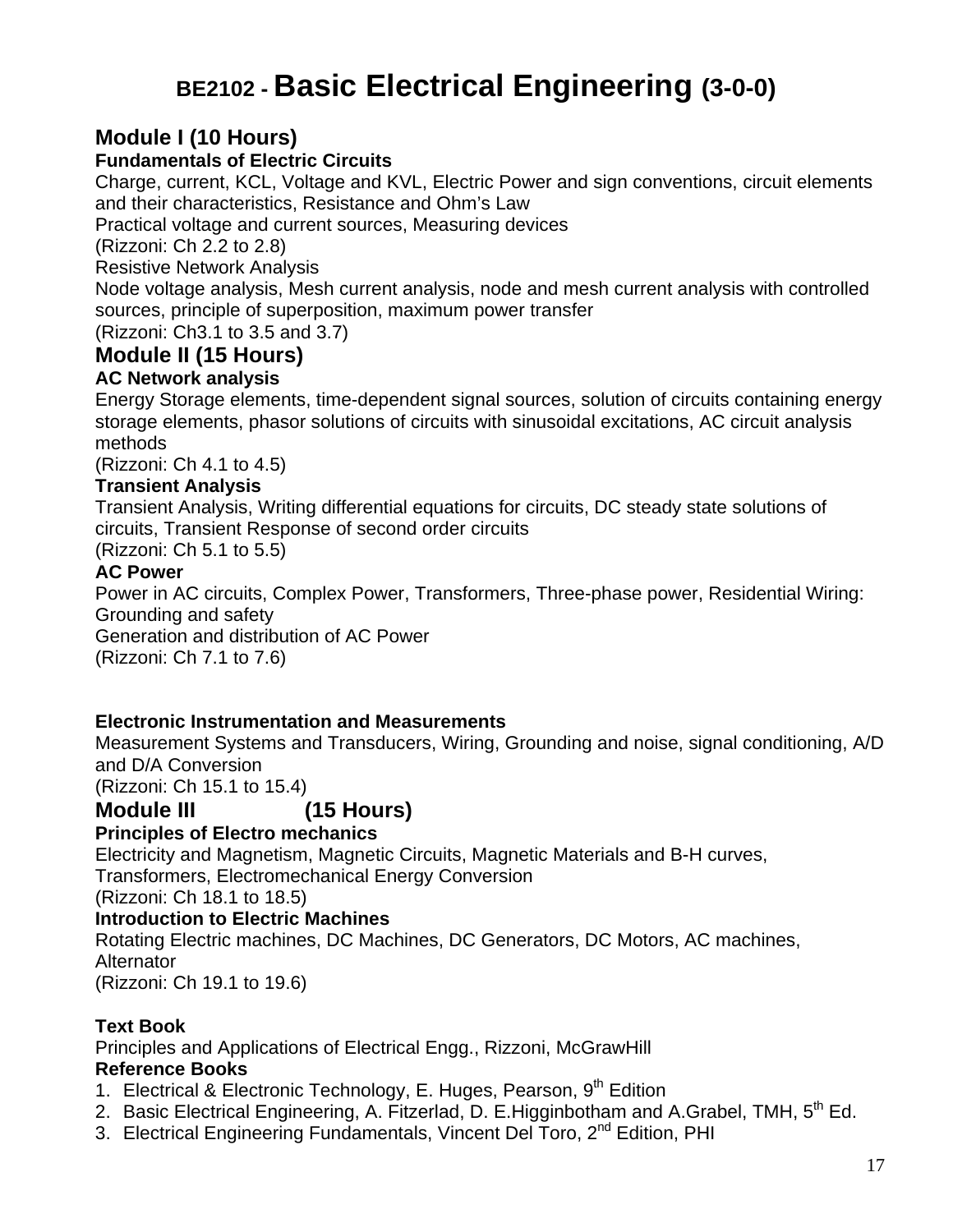## **BE 7106 - BASIC ELECTRICAL ENGINEERING LABORATORY (3-1-0)**

#### **Select any 8 experiments from the list of 10 experiments :**

- 1. Connection and measurement of power consumption of a fluorescent lamp.
- 2. Measurement of armature and field resistances of a DC compound machine.
- 3. Starting and speed control of a DC shunt motor by (a) field flux control method, and (b) armature voltage control method.
- 4. V-I characteristics of incandescent lamps and time-fusing current characteristics of a fuse.
- 5. Connection and testing of a single-phase energy meter.
- 6. Starting of three-phase induction motor by star-delta starter.
- 7. Determination of open circuit characteristics (OCC) of DC shunt generator.
- 8. Calculation of current, voltage and power in series R-L-C circuit excited by single-phase AC supply and calculation of power factor.
- 9. Calculation of no load losses of a single-phase transformer.
- 10. Study of single-phase induction motors/ fan motors.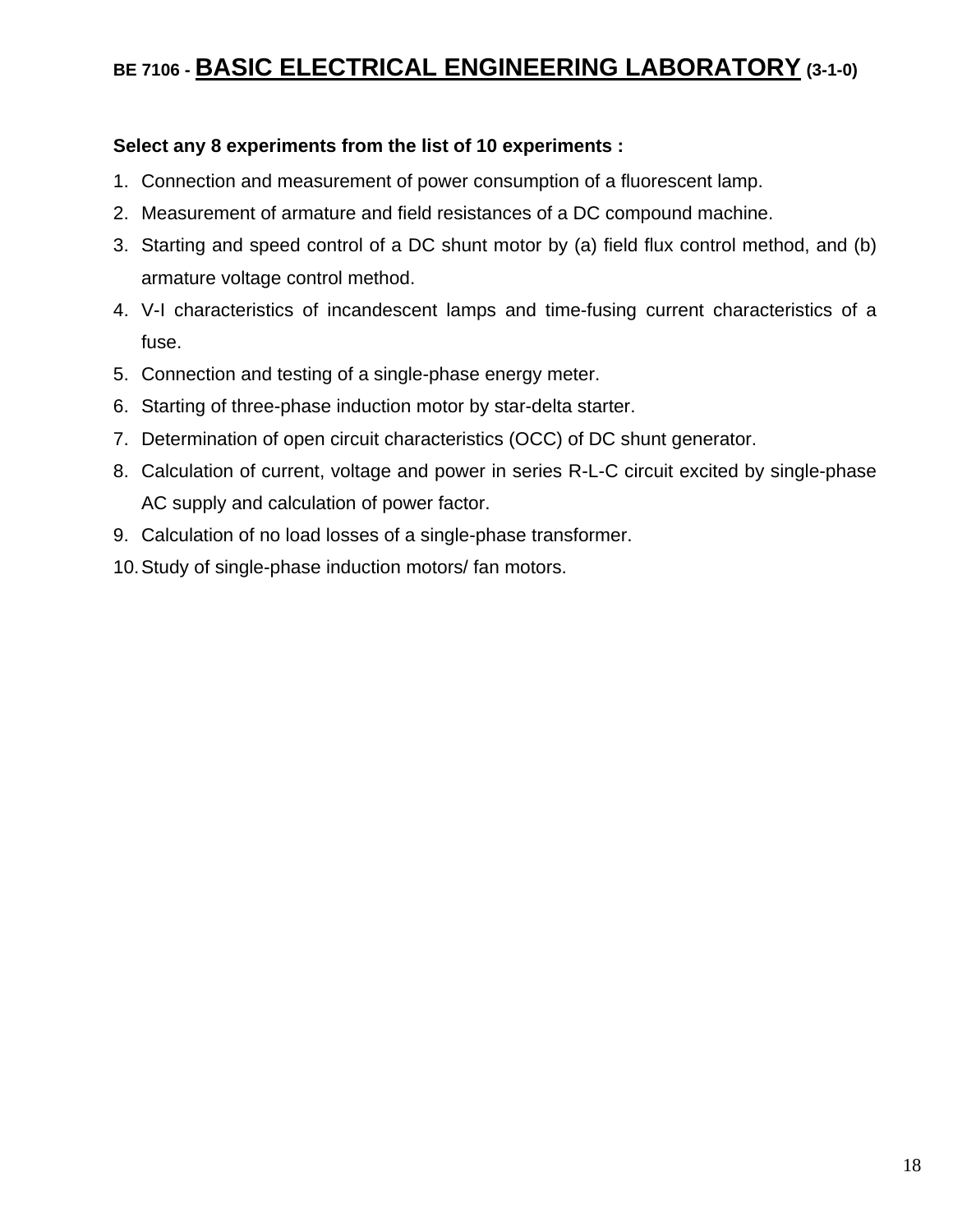## **BE 2105 PROGRAMMING IN 'C' (3-0-0)**

#### **Module – I [12 Hours]**

Algorithm, flowchart, Structured Programming Approach, structure of C program (header files, C preprocessor, standard library functions, etc.),identifiers, basic data types and sizes, Constants, variables, arithmetic, relational and logical operators, increment and decrement operators, conditional operator, bitwise operators, assignment operators, expressions, type conversions, conditional expressions, precedence and order of evaluation. Input-output statements, statements and blocks, if and switch statements, loops:-while, do-while and for statements, break, continue, goto, programming examples.

#### **Module – II [12 Hours]**

Designing structured programs: - Functions, parameter passing, storage classes- extern, auto, register, static, scope rules, user defined functions, recursive functions. Arrays- concepts, declaration, definition, accessing elements, and functions, two-dimensional and multi-dimensional arrays, applications of arrays. pointers- concepts, initialization of pointer variables, pointers and function arguments, address arithmetic, Character pointers and functions, pointers to pointers, pointers and multidimensional arrays, dynamic memory management functions, command line arguments,

#### **Module – III [12 Hours]**

Derived types- structures- declaration, definition and initialization of structures, accessing structures, nested structures, arrays of structures, structures and functions, pointers to structures, self referential structures, unions, typedef, bit fields, C program examples. Input and output – concept of a file, text files and binary files, streams, standard I/O, Formatted I/O, file I/O operations, error handling, C program examples.

#### **Text Books:**

- 1. Balagurusamy : "C Programming" Tata McGraw-Hill
- 2. P. Dey & M. Ghosh, "Computer Fundamental & Programming in C"- Oxford University Press
- 3. Deitel -"C How to programme" PHI publication/ Pearson Publication

#### **Reference Books:**

- 1. Y. Kanitkar "Let us C" BPB Publisher
- 2. H. Schildt "C the complete Reference" McGraw-Hill
- 3. Schaum Series- "C Programming" Gotterfried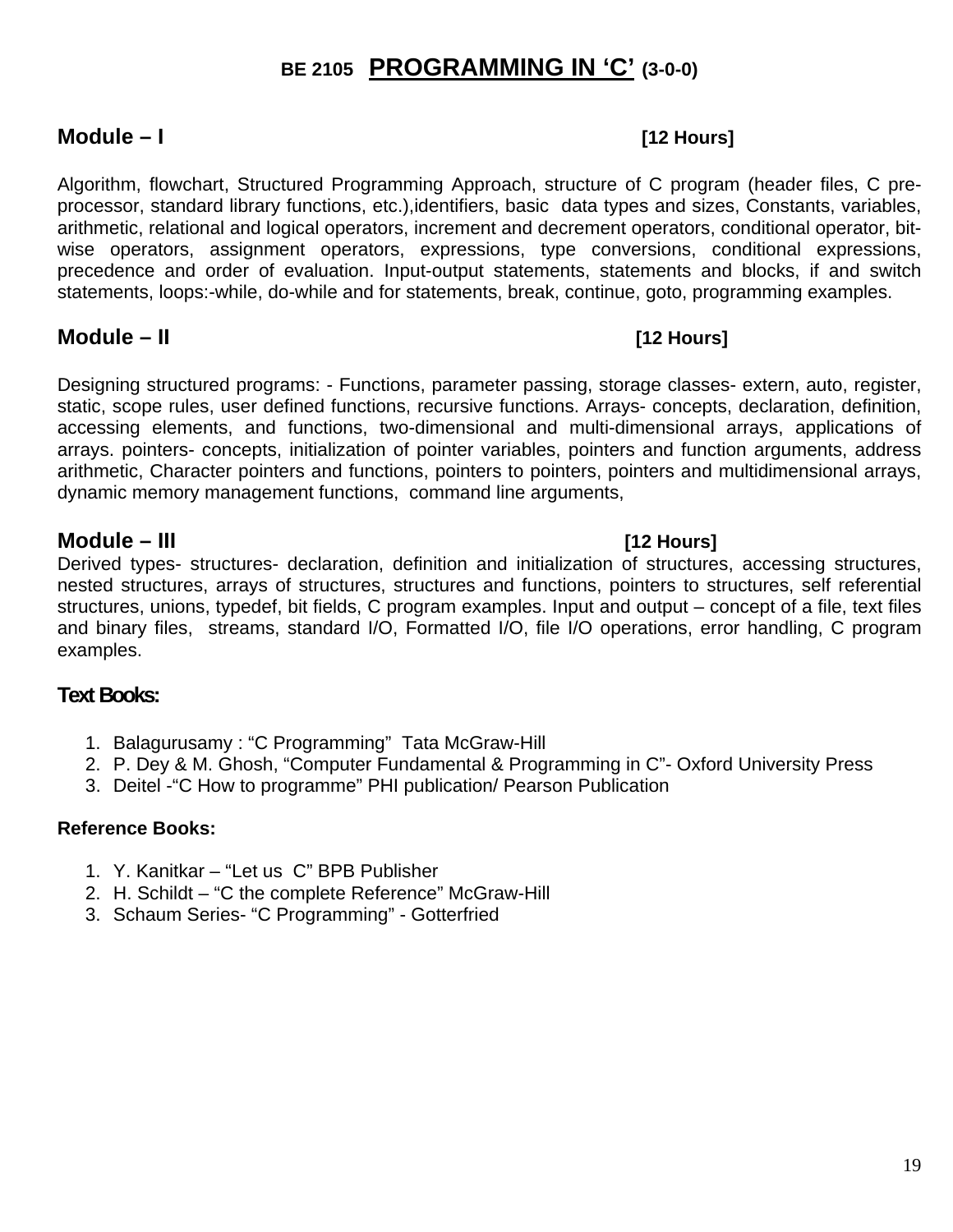## **BE7107 – 'C' PROGRAMMING LAB (0-0-3)**

#### *( Minimum 10 programs to be done covering 8 Experiments)*

### *Experiment No. 1*

a) Write a C program to find the sum of individual digits of a positive integer.

b) A Fibonacci sequence is defined as follows: the first and second terms in the sequence are 0 and 1. Subsequent terms are found by adding the preceding two terms in the sequence. Write a C program to generate the first n terms of the sequence.

c) Write a C program to generate all the prime numbers between 1 and n, where n is a value supplied by the user.

#### *Experiment No. 2*

- a) Write a C program to calculate the following Sum:
- Sum=1-x<sup>2</sup>/2! +x<sup>4</sup>/4!-x<sup>6</sup>/6!+x<sup>8</sup>/8!-x<sup>10</sup>/10!
- b) Write a C program to find the roots of a quadratic equation.

#### *Experiment No. 3*

- a) Write C programs that use both recursive and non-recursive functions
	- i) To find the factorial of a given integer.
	- ii) To find the GCD (greatest common divisor) of two given integers.
	- iii) To solve Towers of Hanoi problem.

#### *Experiment No. 4*

- a) Write a C program to find both the larges and smallest number in a list of integers.
- b) Write a C program that uses functions to perform the following:
	- i) Addition of Two Matrices
	- ii) Multiplication of Two Matrices

### *Experiment No. 5*

a) Write a C program that uses functions to perform the following operations:

- i) To insert a sub-string in to given main string from a given position.
- ii) To delete n Characters from a given position in a given string.
- b) Write a C program to determine if the given string is a palindrome or not

#### *Experiment No. 6*

- a) Write a C program to construct a pyramid of numbers.
- b) Write a C program to count the lines, words and characters in a given text.

#### *Experiment No.7*

a) Write a C program that uses functions to perform the following operations:

- i) Reading a complex number
- ii) Writing a complex number
- iii) Addition of two complex numbers

iv) Multiplication of two complex numbers

(Note: represent complex number using a structure.)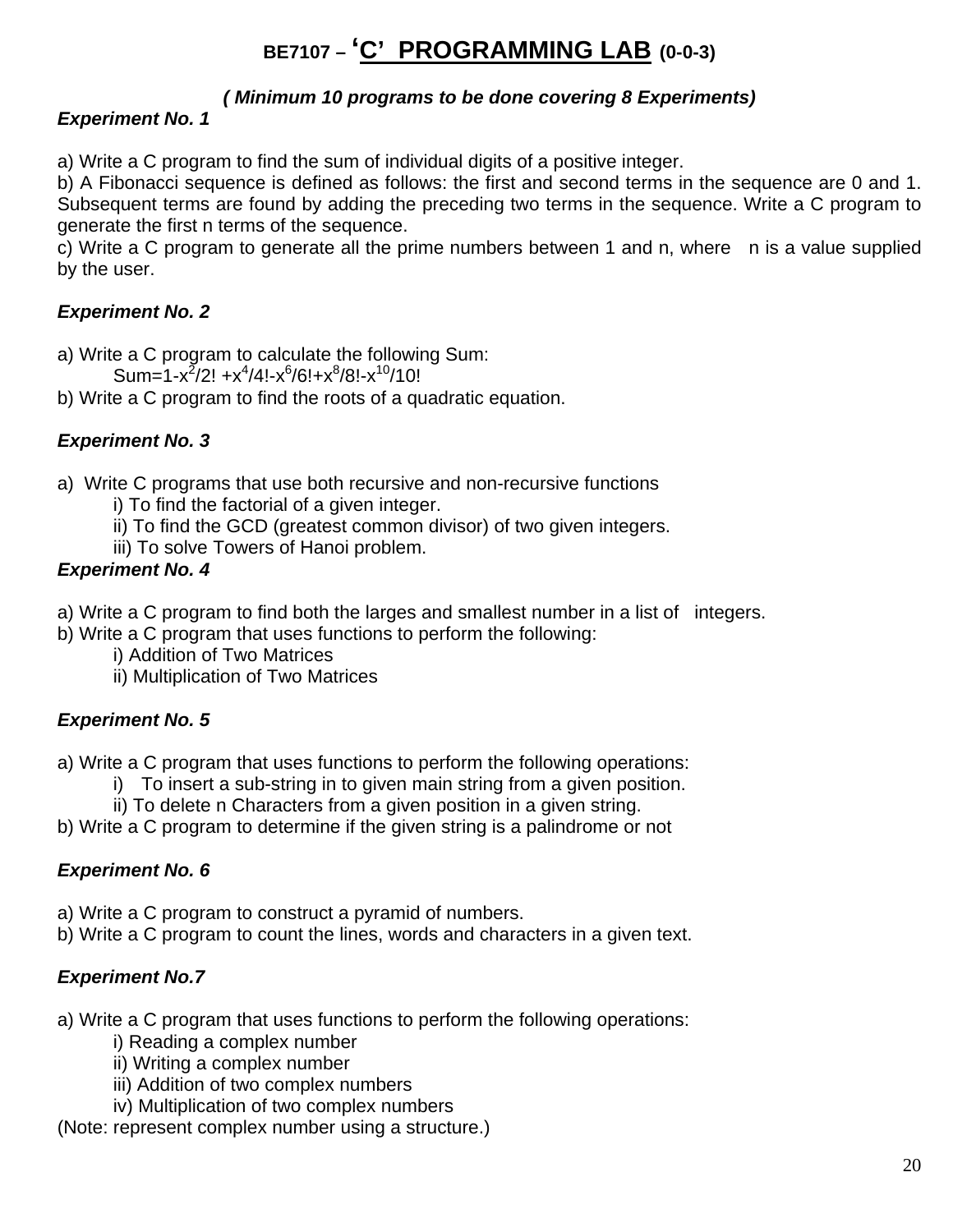#### *Experiment No. 8*

a) Write a C program which copies one file to another.

b) Write a C program to reverse the first n characters in a file.

(Note: The file name and n are specified on the command line.)

**Book**:- PVN. Varalakshmi, Project Using C Scitech Publisher

## **BE 2106 DATA STRUCTURE (3-0-0)**

#### *Module – I*

#### **[12 hours]**

Introduction to data structures: storage structure for arrays, sparse matrices, Stacks and Queues: representation and application. Linked lists: Single linked lists, linked list representation of stacks and Queues. Operations on polynomials, Double linked list, circular list.

#### *Module – II*

 **[12 Hours]**  Dynamic storage management-garbage collection and compaction, infix to post fix conversion, postfix expression evaluation. Trees: Tree terminology, Binary tree, Binary search tree, General tree, B+ tree, AVL Tree, Complete Binary Tree representation, Tree traversals, operation on Binary tree-expression Manipulation.

#### *Module –III*

#### **[12 Hours]**

Graphs: Graph terminology, Representation of graphs, path matrix, BFS (breadth first search), DFS (depth first search), topological sorting, Warshall's algorithm (shortest path algorithm.) Sorting and Searching techniques – Bubble sort, selection sort, Insertion sort, Quick sort, merge sort, Heap sort, Radix sort. Linear and binary search methods, Hashing techniques and hash functions.

#### **Text Books:**

- 1. Gilberg and Forouzan: "Data Structure- A Pseudo code approach with C" by Thomson publication
- 2. "Data structure in C" by Tanenbaum, PHI publication / Pearson publication.
- 3. Pai: "Data Structures & Algorithms; Concepts, Techniques & Algorithms "Tata McGraw Hill.

#### **Reference Books:**

- 1. "Fundamentals of data structure in C" Horowitz, Sahani & Freed, Computer Science Press.
- 2. "Fundamental of Data Structure" ( Schaums Series) Tata-McGraw-Hill.